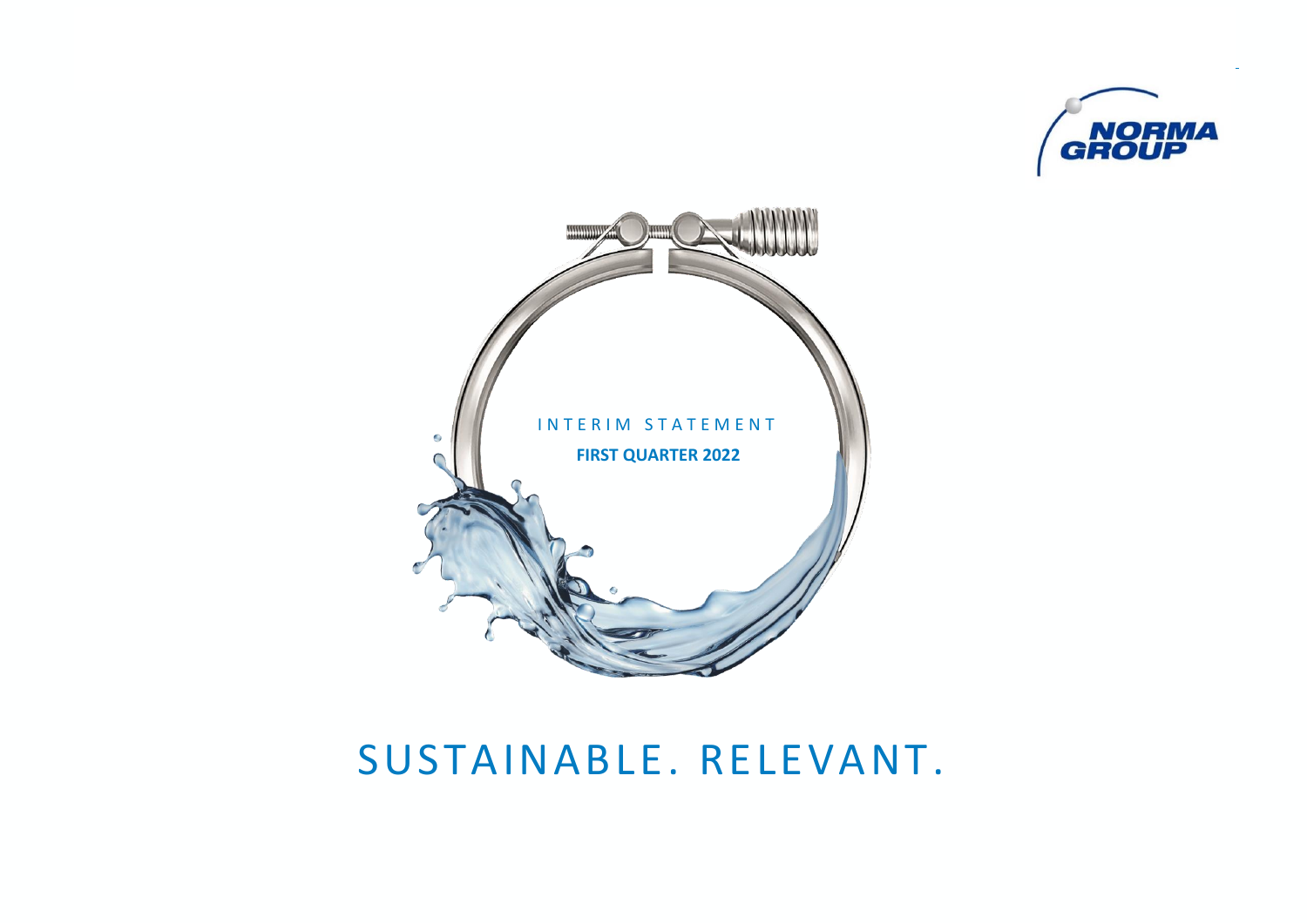## <span id="page-1-0"></span>**OVERVIEW OF KEY FIGURES**

| <b>Financial figures</b>                                                         |                                  | Q1 2022                                 | Q1 2021          | Change in % |
|----------------------------------------------------------------------------------|----------------------------------|-----------------------------------------|------------------|-------------|
| <b>Order situation</b>                                                           |                                  |                                         |                  |             |
| Order book (March 31, 2022)                                                      | EUR million                      | 565.3                                   | 453.8            | 24.6        |
| Income statement                                                                 |                                  |                                         |                  |             |
| Group sales                                                                      | <b>EUR</b> million               | 304.4                                   | 286.4            | 6.3         |
| Cost of materials ratio <sup>1</sup>                                             | %                                | 46.0                                    | 43.0             | n/a         |
| Personnel cost ratio <sup>1</sup>                                                | %                                | 25.6                                    | 25.9             | n/a         |
| Adjusted EBIT <sup>1</sup>                                                       | EUR million                      | 30.3                                    | 36.9             | $-17.8$     |
| Adjusted EBIT margin <sup>1</sup>                                                | $\%$                             | 10.0                                    | 12.9             | n/a         |
| <b>EBIT</b>                                                                      | <b>EUR</b> million               | 24.8                                    | $\frac{1}{31.5}$ | $-21.4$     |
| <b>EBIT</b> margin                                                               | %                                | 8.1                                     | 11.0             | n/a         |
| Financial result                                                                 | EUR million                      | $-1.5$                                  | $-3.8$           | 59.1        |
| Adjusted tax rate                                                                | %                                | 27.4                                    | 26.7             | n/a         |
| Adjusted profit for the period $1$                                               | EUR million                      | 20.9                                    | 24.3             | $-13.9$     |
| Adjusted earnings per share <sup>1</sup>                                         | <b>EUR</b>                       | 0.66                                    | 0.76             | $-13.8$     |
| Profit for the period                                                            | EUR million                      | 16.7                                    | 20.3             | $-17.3$     |
| Earnings per share                                                               | <b>EUR</b>                       | 0.53                                    | 0.63             | $-15.9$     |
| <b>Cash flow</b>                                                                 |                                  |                                         |                  |             |
| Cash flow from operating activities                                              | EUR million                      | $-16.2$                                 | 8.7              | n/a         |
| Cash flow from investing activities                                              | <b>EUR</b> million               | $-3.7$                                  | $-11.8$          | n/a         |
| Cash flow from financing activities                                              | <b>EUR</b> million               | $-1.1$                                  | $-10.0$          | n/a         |
| Net operating cash flow                                                          | EUR million                      | $-16.7$                                 | 2.5              | n/a         |
| <b>Balance sheet</b>                                                             |                                  | March 31, 2022                          | Dec 31, 2021     | Change in % |
| Assets                                                                           | EUR million                      | 1,554.8                                 | 1,498.2          | 3.8         |
| Equity                                                                           | EUR million                      | 693.3                                   | 668.6            | 3.7         |
| Equity ratio                                                                     | $\%$                             | 44.6                                    | 44.6             | n/a         |
| Net debt                                                                         | <b>EUR</b> million               | 361.0                                   | 318.5            | 13.4        |
| <b>Employees</b>                                                                 |                                  |                                         |                  |             |
| Core workforce                                                                   |                                  | 6,193                                   | 6,191            | n/a         |
| Temporary workers                                                                |                                  | 2,470                                   | 2,012            | 22.8        |
| Total workforce                                                                  |                                  | 8,663                                   | 8,203            | 5.6         |
| <b>Non-financial figures</b>                                                     |                                  | Q1 2022                                 | Q1 2021          | Change in % |
| Number of invention applications                                                 |                                  |                                         |                  | n/a         |
| Defective parts                                                                  | PPM (Parts per Million)          | 3.3                                     | 4.5              | $-26.7$     |
| $CO2$ emission (scope 1 and 2)                                                   | Tons CO <sub>2</sub> equivalents | 2,160                                   | 12,427           | $-82.6$     |
|                                                                                  |                                  |                                         |                  |             |
| <b>Share data</b>                                                                |                                  |                                         |                  |             |
| Stock exchange                                                                   |                                  | Frankfurt Stock Exchange                |                  |             |
| Market seament                                                                   |                                  | Regulated Market (Prime Standard), SDAX |                  |             |
| ISIN/security identification number/ticker symbol                                |                                  | DE0000A1H8BV3 / A1H8BV / NOE            |                  |             |
| Highest / lowest price Q1 2022 <sup>2</sup> / Closing price as of March 31, 2022 | <b>EUR</b>                       | 36.02 / 25.78/ 26.06                    |                  |             |
| Market capitalization as of March 31, 2022 <sup>2</sup>                          | EUR million                      | 830.3                                   |                  |             |
| Number of shares                                                                 |                                  | 31,862,400                              |                  |             |

1\_Adjusted exclusively for acquisition effects. 2\_Xetra price.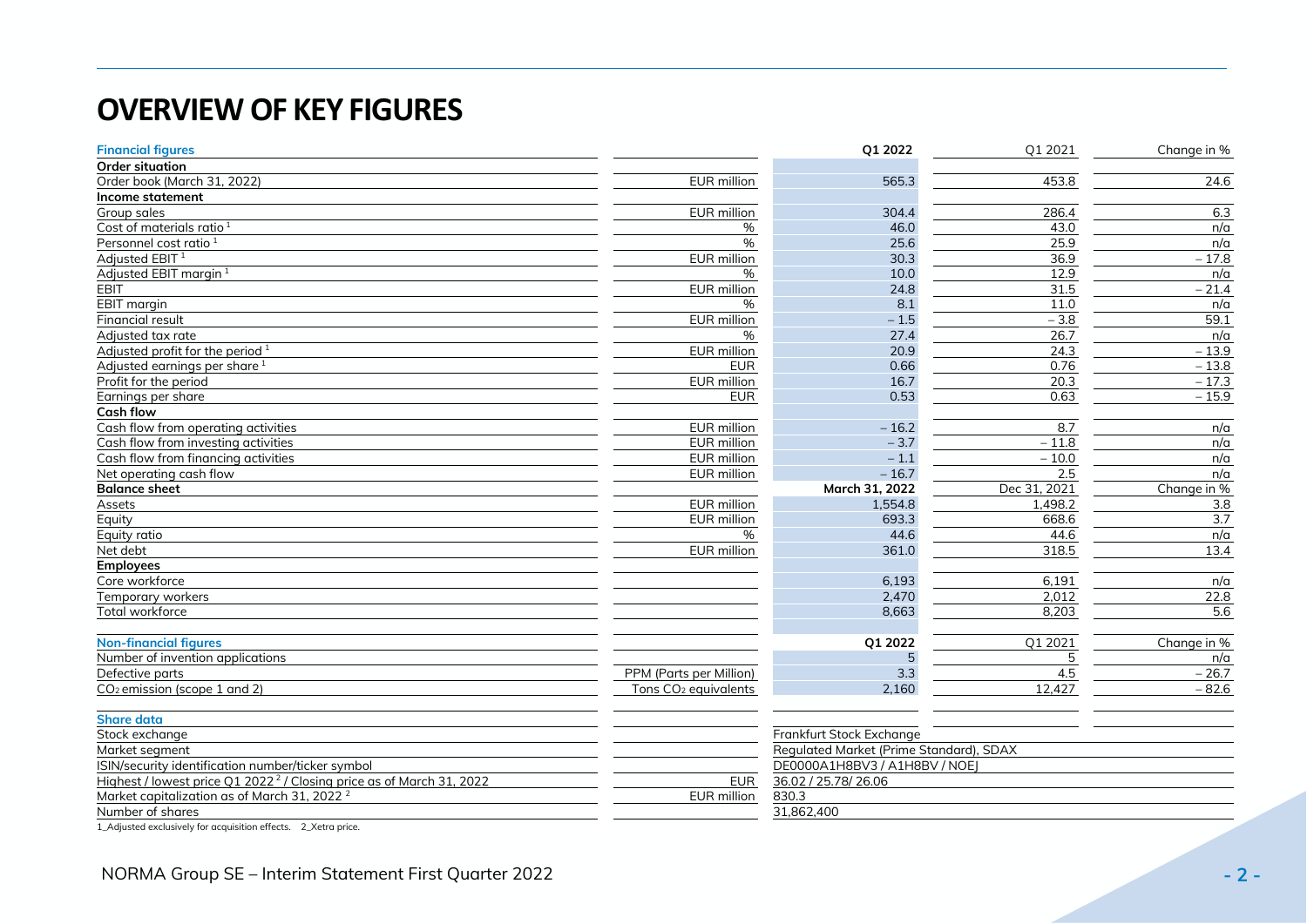## INTRODUCTION

- 2 [Overview of Key Figures](#page-1-0)
- 4 Highlights First Quarter 2022
- 7 [Significant Events and Course of Business in the](#page-6-0) [First Quarter of 2022](#page-6-0)

# CONSOLIDATED STATEMENT OF COMPREHENSIVE INCOME

- 9 [Adjustments](#page-8-0)
- 10 [Notes to the Development of Sales and Earnings](#page-8-1)

# CONSOLIDATED STATEMENT OF FINANCIAL POSITION

13 Notes to the Assets and Financial Position

# CONSOLIDATED STATEMENT OF CASH FLOWS

17 [Notes to the Consolidated Statement of Cash Flows](#page-16-0)

## [DEVELOPMENT](#page-17-0) OF THE SEGMENTS

[19 Notes to the Development of the Segments](#page-18-0)

## [FORECAST](#page-20-0) 2022

21 [Forecast for Fiscal Year 2022](#page-20-0)

## [FURTHER](#page-21-0) INFORMATION

22 [Financial Calendar, Contact and Imprint](#page-21-0)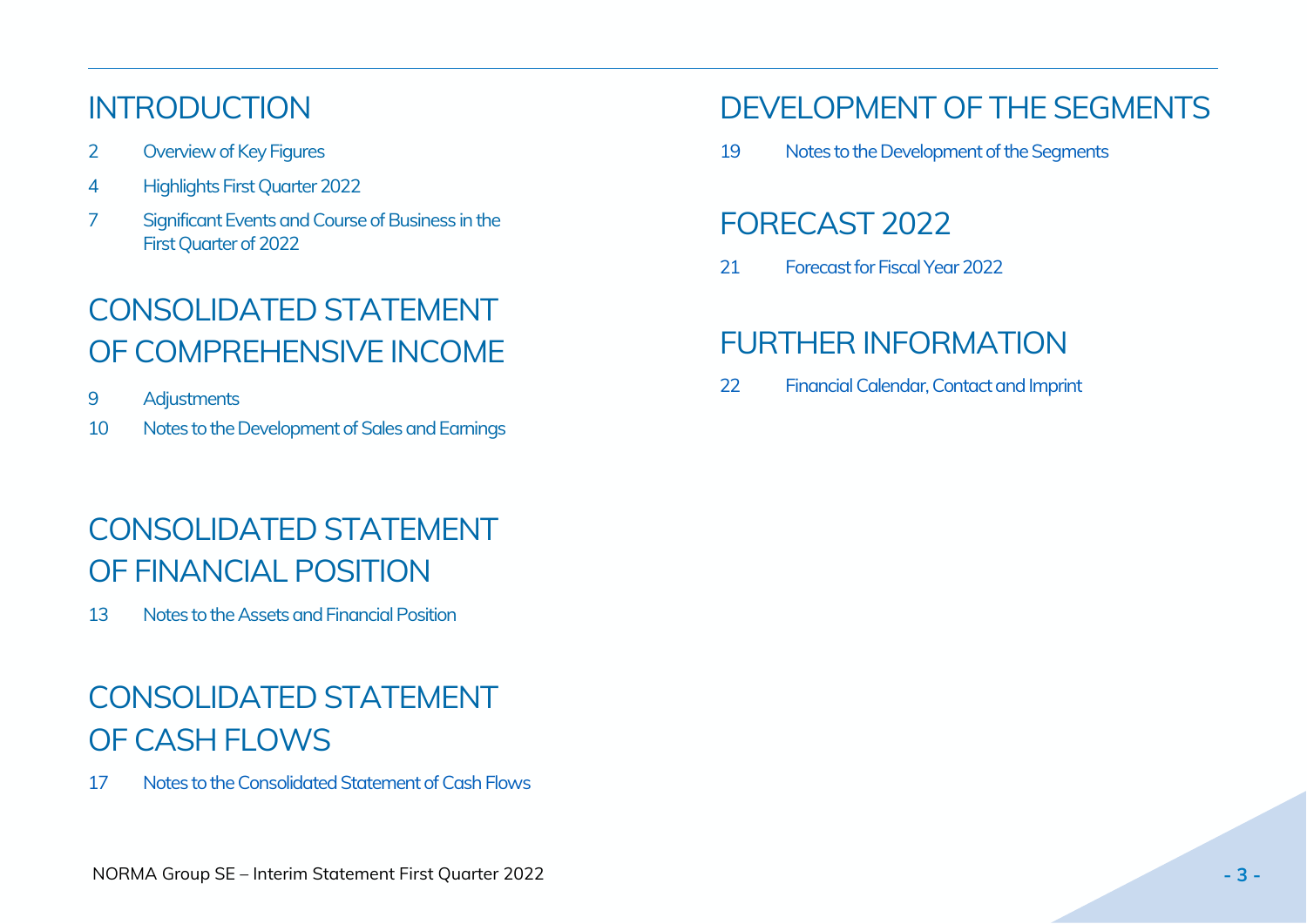## <span id="page-3-0"></span>**HIGHLIGHTS Q1 2022 <sup>1</sup>**

#### **Development of Group sales** in EUR million





## **Effects on Group sales**

|                     | in EUR million | Share in % |  |
|---------------------|----------------|------------|--|
| Group sales Q1 2021 | 286.4          |            |  |
| Organic growth      | 6.4            | 22         |  |
| Currency effects    | 11.5           | 4.0        |  |
| Group sales Q1 2022 | 304.4          | 6.3        |  |

## **Cost of materials and cost of materials ratio**

Cost of materials ratio (in %, RHS)



### **Development of sales channels**

|                              | Engineered Joining<br>Technology (EJT) |         | Standardized Joining<br>Technology (SJT) |         |
|------------------------------|----------------------------------------|---------|------------------------------------------|---------|
|                              | Q1 2022                                | Q1 2021 | Q1 2022                                  | Q1 2021 |
| Group sales (in EUR million) | 171.0                                  | 174.6   | 131.6                                    | 110.6   |
| Growth (in %)                | $-2.1$                                 |         | 19.0                                     |         |
| Share of sales (in %)        | 56.5                                   | 61.2    | 43.5                                     | 38.8    |

1\_Adjustments are described on  $\rightarrow$  page 9.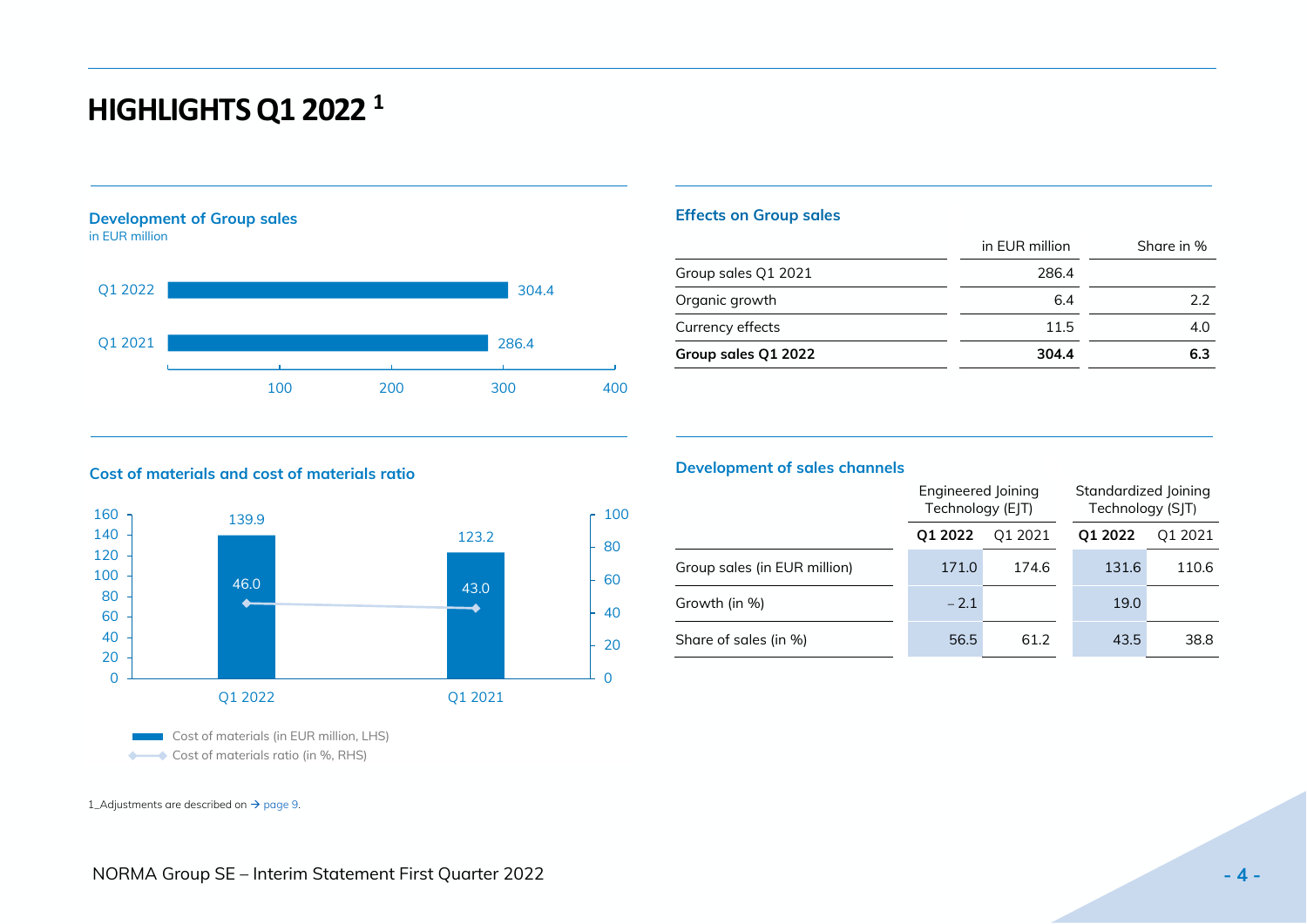### **Gross profit and gross margin**



### **Net expenses from other operating income and expenses as well as in relation to Group sales**



 Net expenses from other operating income and expenses (in EUR million, LHS) **← In relation to sales (in %, RHS)** 

### **Personnel expenses and personnel cost ratio**



### **Adjusted EBIT and adjusted EBIT margin**



 Adjusted EBIT (in EUR million, LHS) **→ Adjusted EBIT margin (in %, RHS)**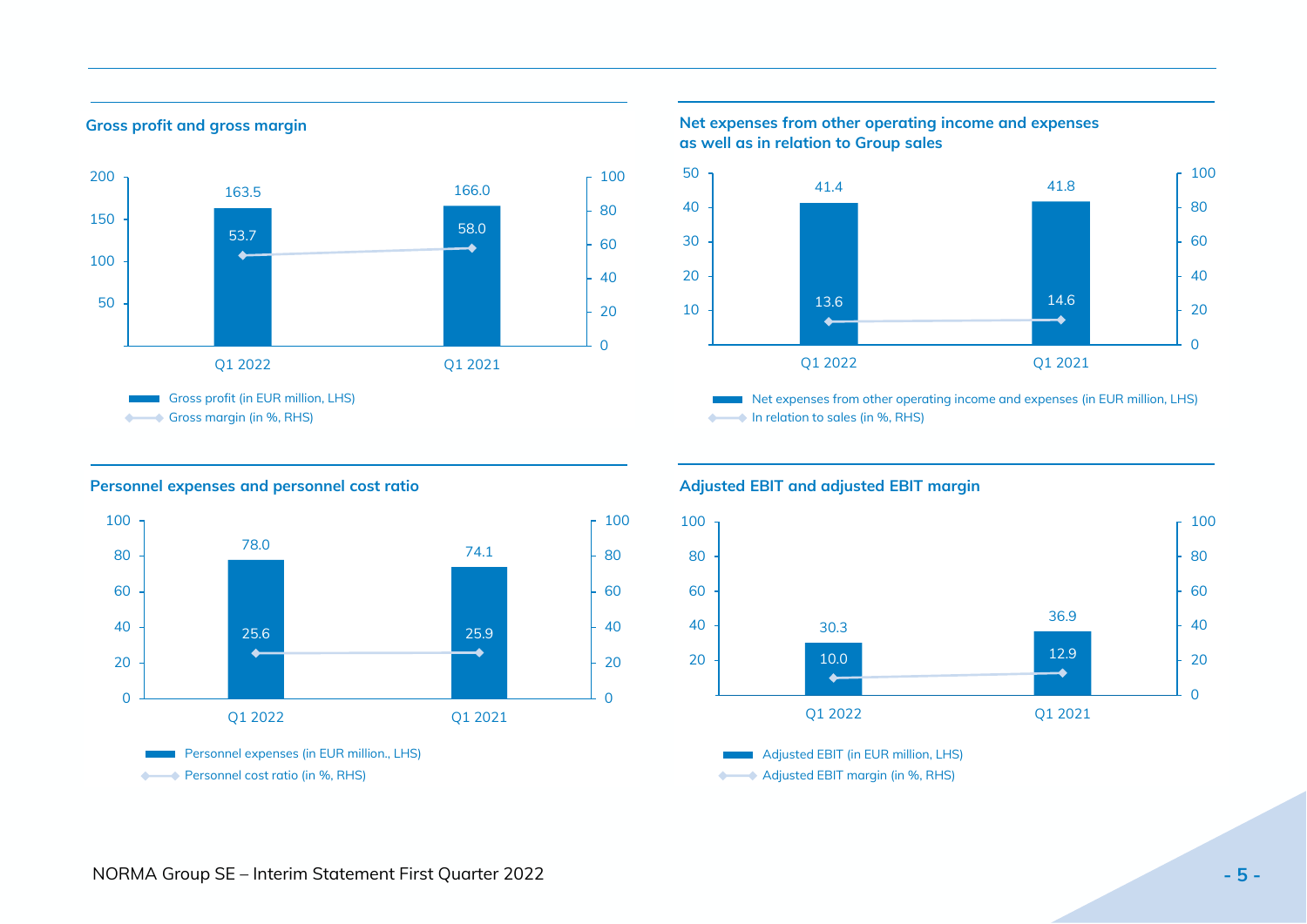

## **Core workforce per segment**

## **Net operating cash flow**

| in EUR million                      | Q1 2022 | Q1 2021 |
|-------------------------------------|---------|---------|
| EBITDA                              | 44.1    | 50.1    |
| Change in working capital           | $-54.7$ | $-38.4$ |
| Investments from operating business | $-6.1$  | $-9.2$  |
| Net operating cash flow             | $-16.7$ | 25      |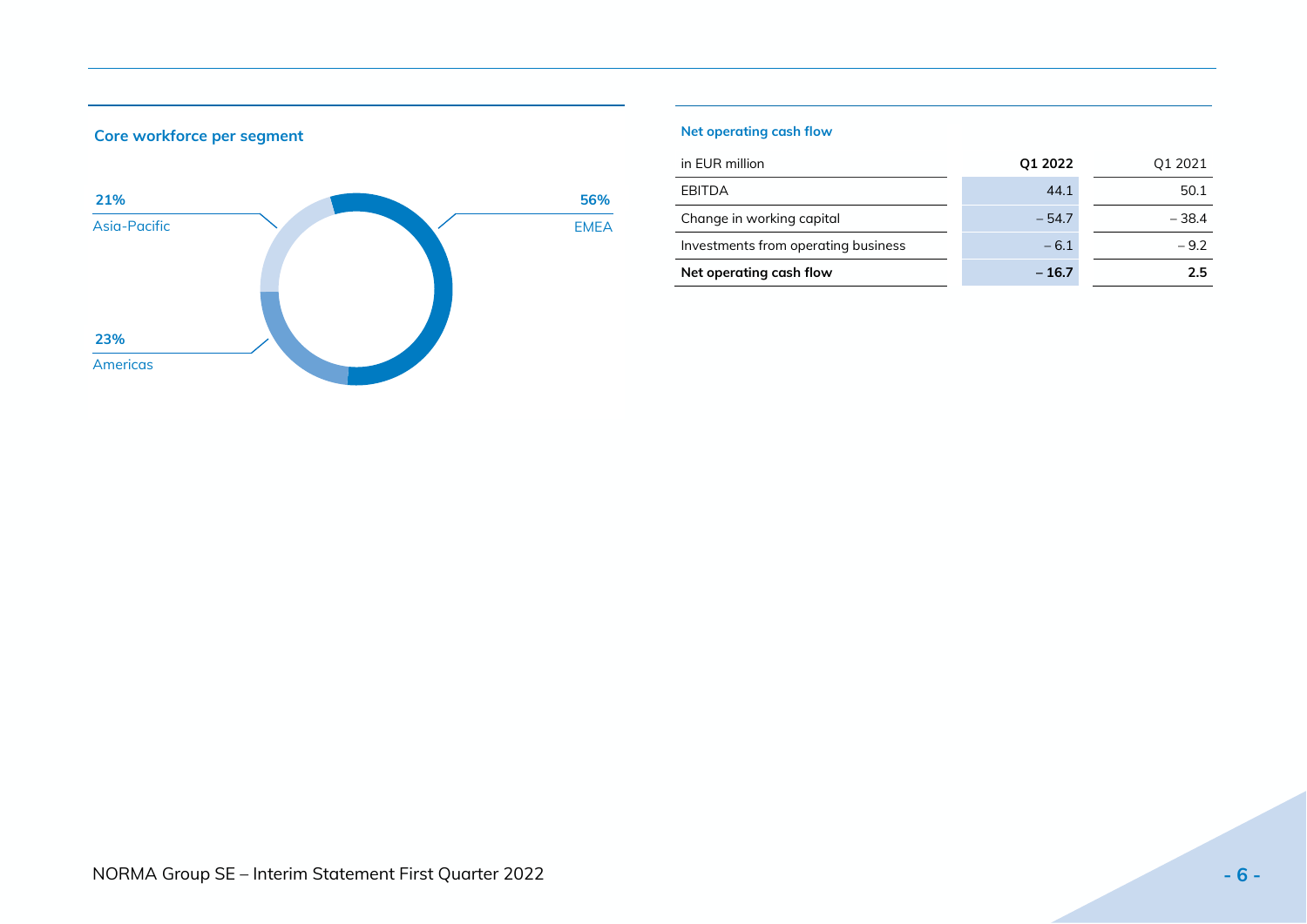### <span id="page-6-0"></span>**Significant Events and Course of Business in the First Quarter of 2022**

#### **Annual Report and Full HTML Online Annual Report 2021 published**

NORMA Group published its combined Annual Report 2021 on March 23, 2022. In this context and for the first time, the Investor Relations team at NORMA Group SE produced an entirely HTML-based online Annual Report that includes many new functions. The company thus continued on its digitalization path in the area of financial communication. The (Online) Annual Report 2021 as well as further information on significant developments in fiscal year 2021 can be viewed and accessed in detail on the Investor Relations website at **E** [WWW.NORMAGROUP.COM](https://www.normagroup.com/corp/en/investors/)

#### **Annual General Meeting 2022 convened**

NORMA Group SE announced the convening of the Annual General Meeting 2022 at the beginning of April 2022. It will be held in Frankfurt/Main on May 17, 2022 – as in the two previous years – in the form of a virtual Annual General Meeting without shareholders physically present. Further information on the Annual General Meeting of NORMA Group SE is available on the Investor Relations website. [WWW.NORMAGROUP.COM](https://www.normagroup.com/corp/en/investors/agm/)

#### **Slight organic sales growth in the first quarter of 2022**

NORMA Group's business developed with moderate growth compared to the previous year's quarter in a challenging market environment in the first quarter of 2022. The Americas region in particular made major contributions to Group sales. A significant increase in sales compared to the first quarter of the previous year was recorded there in both the automotive and the water management areas. In addition, sales in the Asia-Pacific region showed a slightly positive development. There, business with standardized joining technology in particular recorded strong growth. By contrast, the development in the EMEA region fell short of the disproportionately good performance in the same quarter of the previous year, as expected, due to declining demand from the European automotive industry. Key operating earnings figures developed as expected in the first three months of 2022. Adjusted EBIT was at EUR 30.3 million and the adjusted EBIT margin reached a level of 10.0%. Net operating cash flow amounted to EUR – 16.7 million in the first quarter of 2022, mainly due to a higher build-up of (trade) working capital compared to EBITDA in the reporting period compared to year-end 2021.

Overall, NORMA Group's business developed in line with expectations in the first months of fiscal year 2022, so that none of the relevant key performance indicators at Group level deviated significantly from the forecast figures. Based on this, the Management Board is sticking to its forecast for the full year 2022. [FORECAST FOR FISCAL YEAR](#page-20-0) 2022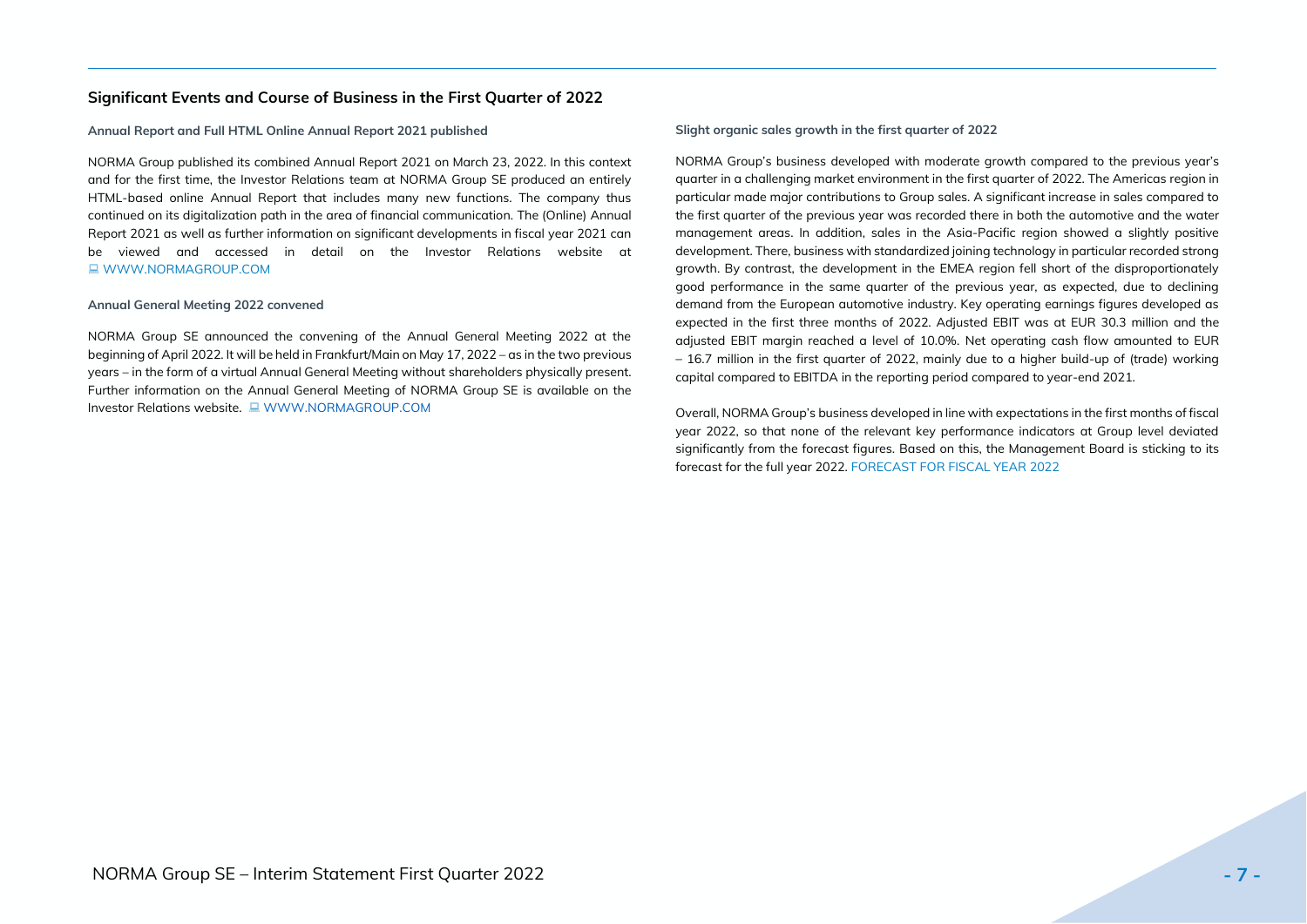## **CONSOLIDATED STATEMENT OF COMPREHENSIVE INCOME**

for the period from January 1 to March 31, 2022

| In EUR thousands                                                                     | Q1 2022    | Q1 2021        |
|--------------------------------------------------------------------------------------|------------|----------------|
| Revenue                                                                              | 304,394    | 286,418        |
| Changes in inventories of finished goods and work in progress                        | $-1,528$   | 1,895          |
| Other own work capitalized                                                           | 552        | 830            |
| Raw materials and consumables used                                                   | $-139,927$ | $-123,159$     |
| <b>Gross profit</b>                                                                  | 163,491    | 165,984        |
| Other operating income                                                               | 7,980      | 4,753          |
| Other operating expenses                                                             | $-49,387$  | $-46,504$      |
| Employee benefits expense                                                            | $-77,984$  | $-74,112$      |
| Depreciation and amortization                                                        | $-19,317$  | $-18,607$      |
| Operating profit                                                                     | 24,783     | 31,514         |
| Financial income                                                                     | 105        | 167            |
| <b>Financial costs</b>                                                               | $-1,646$   | $-3,938$       |
| Financial costs - net                                                                | $-1.541$   | $-3,771$       |
| Profit before income tax                                                             | 23,242     | 27,743         |
| Income taxes                                                                         | $-6,500$   | $-7,492$       |
| Profit for the period                                                                | 16,742     | 20,251         |
| Other comprehensive income for the period, net of tax:                               |            |                |
| Other comprehensive income that can be reclassified to profit or loss, net of tax    | 7,885      | 21,156         |
| Exchange differences on translation of foreign operations                            | 9.983      | 20,952         |
| Cash flow hedges, net of tax                                                         | $-2,098$   | 204            |
| Other comprehensive income that cannot be reclassified to profit or loss, net of tax |            | $\overline{2}$ |
| Remeasurements of post-employment benefit obligations, net of tax                    |            | $\mathcal{P}$  |
| Other comprehensive income for the period, net of tax                                | 7,885      | 21,158         |
| Total comprehensive income for the period                                            | 24,627     | 41,409         |
| Profit attributable to                                                               |            |                |
| Shareholders of the parent                                                           | 16,730     | 20,213         |
| Non-controlling interests                                                            | 12         | 38             |
|                                                                                      | 16,742     | 20,251         |
| Total comprehensive income attributable to                                           |            |                |
| Shareholders of the parent                                                           | 24,623     | 41,377         |
| Non-controlling interests                                                            |            | 32             |
|                                                                                      | 24,627     | 41,409         |
| (Un)diluted earnings per share (in EUR)                                              | 0.53       | 0.63           |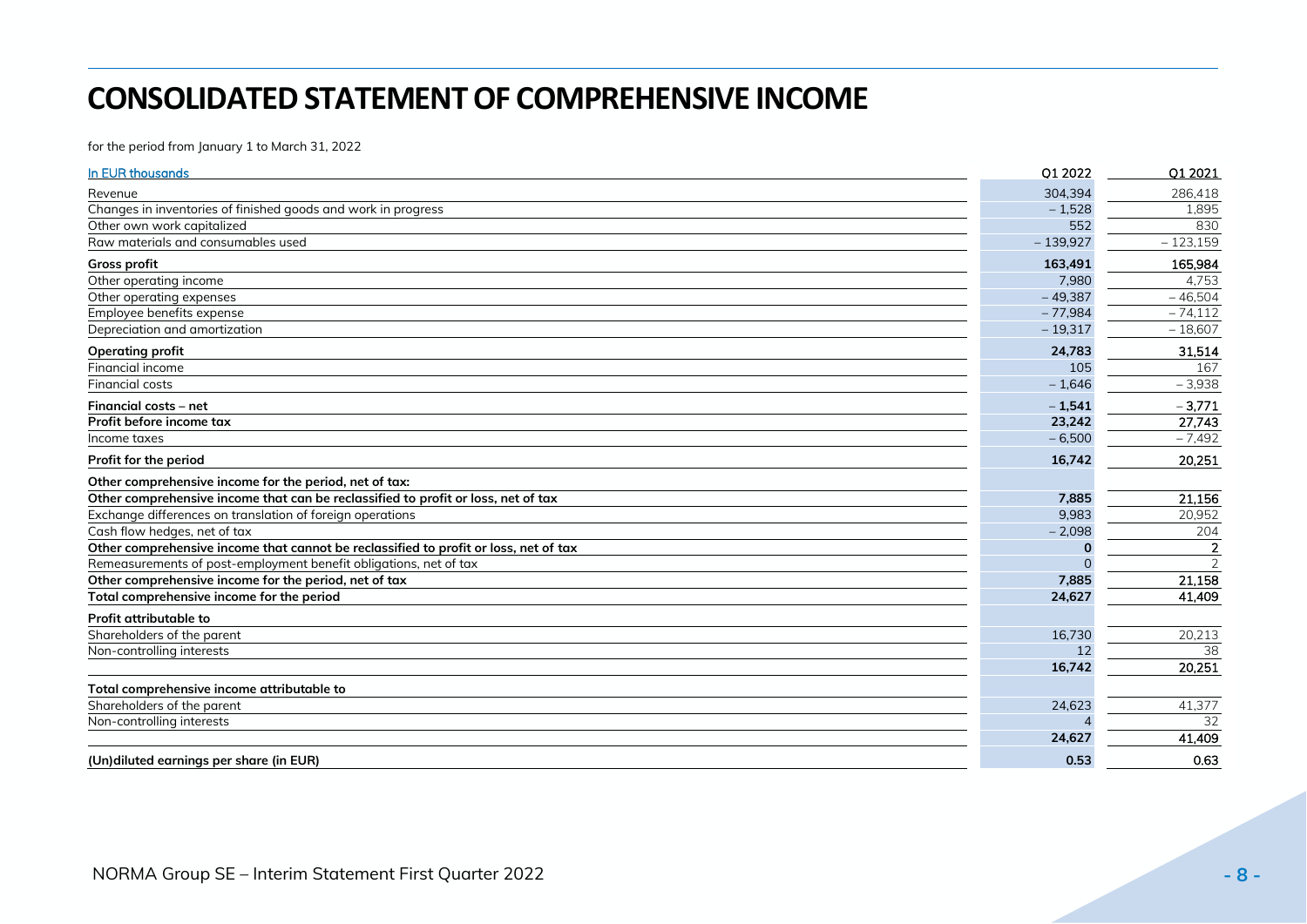### <span id="page-8-0"></span>**Adjustments**

NORMA Group adjusts certain expenses and income for the operational management of the Group. The adjusted results presented below are in line with management's view. Within operating profit (EBIT), only those expenses and income that are related to a business combination are adjusted. Accordingly, expenses from the "Get on track" change program are not adjusted and are included in EBIT. Within EBITA, depreciation of property, plant and equipment from purchase price allocations in the amount of EUR 0.3 million (Q1 2021: EUR 0.4 million) and within EBIT additionally amortization of intangible assets from purchase price

allocations in the amount of EUR 5.2 million (Q1 2021: EUR 5.0 million) were adjusted. Notional income taxes resulting from the adjustments are calculated using the tax rates of the respective local companies concerned and taken into account in adjusted earnings after taxes.

The following table shows earnings adjusted for the effects mentioned here:

| Adjustments <sup>1</sup>                                      |            |             |            |
|---------------------------------------------------------------|------------|-------------|------------|
|                                                               | Q1 2022    | Total       | Q1 2022    |
| In EUR thousands                                              | reported   | adjustments | adjusted   |
| Revenue                                                       | 304,394    |             | 304,394    |
| Changes in inventories of finished goods and work in progress | $-1,528$   |             | $-1,528$   |
| Other own work capitalized                                    | 552        |             | 552        |
| Raw materials and consumables used                            | $-139,927$ |             | $-139,927$ |
| Gross profit                                                  | 163,491    |             | 163,491    |
| Other operating income and expenses                           | $-41,407$  |             | $-41,407$  |
| Employee benefits expense                                     | $-77,984$  |             | $-77,984$  |
| <b>EBITDA</b>                                                 | 44,100     |             | 44,100     |
| Depreciation                                                  | $-12,157$  | 300         | $-11,857$  |
| <b>EBITA</b>                                                  | 31,943     | 300         | 32,243     |
| Amortization                                                  | $-7,160$   | 5,239       | $-1,921$   |
| <b>Operating profit (EBIT)</b>                                | 24,783     | 5,539       | 30,322     |
| Financial result                                              | $-1,541$   |             | $-1,541$   |
| Profit before income tax                                      | 23,242     | 5,539       | 28,781     |
| Income taxes                                                  | $-6,500$   | $-1,388$    | $-7,888$   |
| Profit for the period                                         | 16,742     | 4,151       | 20,893     |
| Non-controlling interests                                     | 12         |             | 12         |
| Profit attributable to shareholders of the parent             | 16,730     | 4,151       | 20,881     |
| Earnings per share (in EUR)                                   | 0.53       | 0.13        | 0.66       |

<span id="page-8-1"></span>1\_Deviations may occur due to commercial rounding.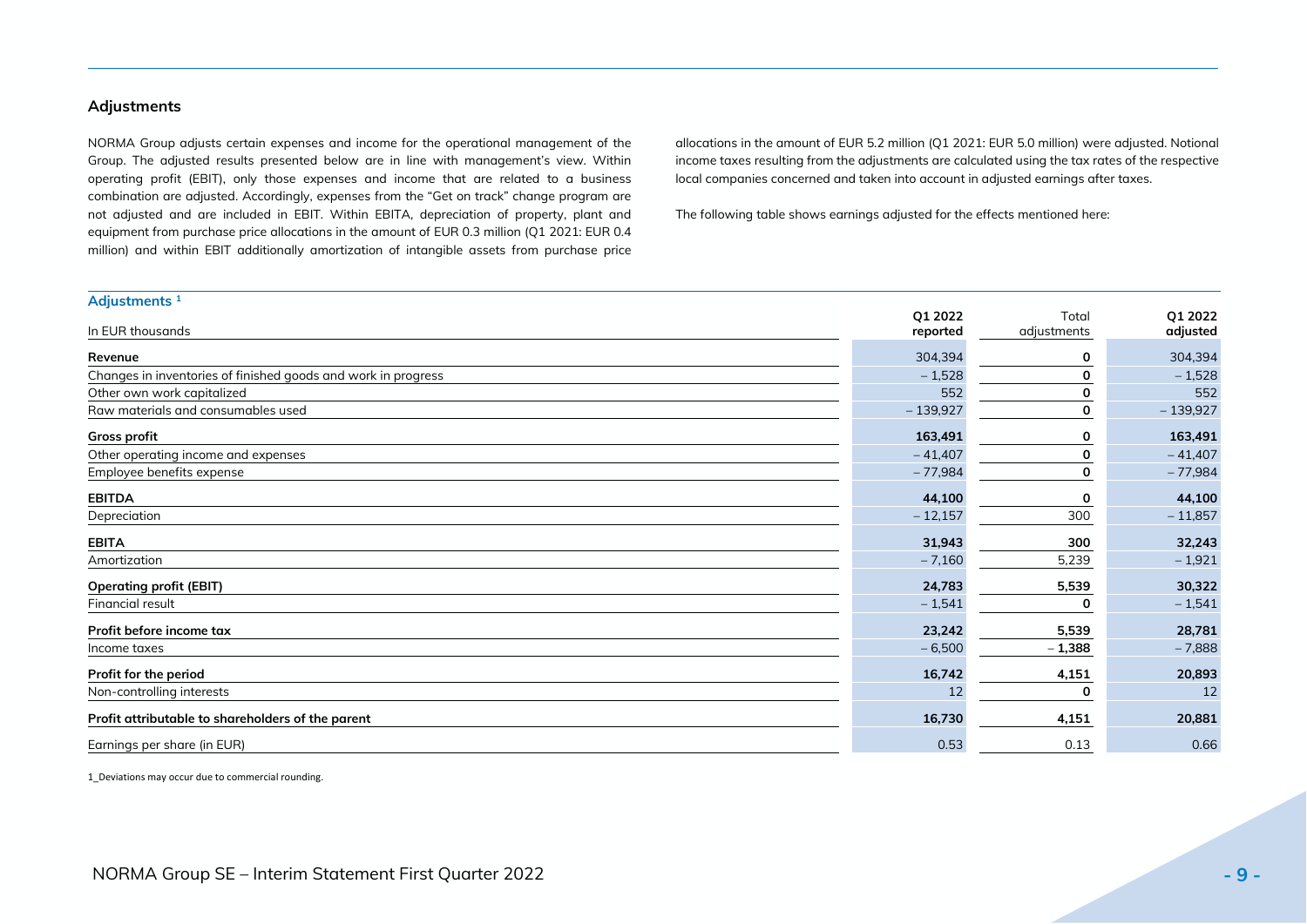### **Notes to the Development of Sales and Earnings**

#### **Order backlog at a high level at the end of the quarter**

As of March 31, 2022, NORMA Group's order backlog amounted to EUR 565.3 million and was thus 24.6% higher than on the closing date of the same quarter of the previous year (March 31, 2021: EUR 453.8 million).

#### **Group sales rose by 6.3% in the first quarter of 2022**

NORMA Group's total sales in the first quarter of 2022 amounted to EUR 304.4 million and thus exceeded the level of the same period of the previous year (Q1 2021: EUR 286.4 million) by 6.3%. Currency effects, particularly in connection with the US dollar, had a positive impact of 4.0% in total, while organic sales growth in the first three months of 2022 amounted to 2.2%. Significant additional sales from the Americas region in particular contributed to the positive development of sales in the first quarter of 2022. A significant increase in sales was recorded in this region in both the automotive (light and heavy vehicles) and water management businesses compared to the first quarter of the previous year. In the Asia-Pacific region, weaker demand from the Chinese automotive industry was more than offset by the strong SJT business, however overall sales in Asia-Pacific were only slightly higher than last year. By contrast, the performance of the EMEA region fell short of the disproportionately good prior-year quarter, as expected. The first quarter of the previous year had been characterized in particular by a significant economic recovery and a return to significantly higher demand in all areas of the business.

#### **Organic sales in the SJT business up 13.5%; sales in the EJT business below previous year's level driven by market conditions**

In the first quarter of 2022, the SJT segment reported sales of EUR 131.6 million, up 19.0% on the same quarter of the previous year (Q1 2021: EUR 110.6 million). This includes organic sales growth of 13.5%. In addition, positive currency effects contributed 5.5% to the sales growth in the first three months of 2022. The rise in sales in the SJT segment was again driven by the strong water business of the US subsidiary NDS, whose sales grew organically by 28.5% in the period from January to March 2022. By contrast, the EJT business saw a 2.1% year-on-year decline in sales to EUR 171.0 million in the first quarter of 2022 (Q1 2021: EUR 174.6 million). The organic decline in sales amounted to 5.2%, while currency effects increased sales revenues in the EJT segment by 3.1%. The clearly positive development of the automotive business in the Americas region did not fully offset the lower level of sales in the EJT segment in the EMEA and Asia-Pacific regions due to lower production and sales figures for passenger cars and commercial vehicles.

#### **Cost of materials ratio**

In the first three months of 2022, cost of materials amounted to EUR 139.9 million and was thus 13.6% higher than in the same period of the previous year (Q1 2021: EUR 123.2 million). As a result, cost of materials as a percentage of sales rose to 46.0% (Q1 2021: 43.0%). The ratio of cost of materials to total output (sales plus changes in inventories and other own work capitalized) was 46.1% in the first quarter of 2022 (Q1 2021: 42.6%). This rise is mainly attributable to the persistently high price level for production materials. Thus, as expected, the prices of raw materials of relevance to NORMA Group (mainly steel, alloy surcharges and engineering plastics) continued to increase in the first quarter of 2022 compared to the end of 2021 and significantly exceeded the level of the previous year's quarter for virtually all raw materials. In this connection, increased logistics costs in the first quarter of 2022 as well as the development of the US dollar compared to the prior-year quarter also had an increasing effect on cost of materials.

The high price pressure continues to be caused by sustained distortions in global supply chains, which already led to a noticeable shortage of materials in the second half of 2021 and thus to a significant increase in the general price level on the international raw material markets. In addition, the persistently high inflation is having a negative impact. NORMA Group is countering this development by engaging in cross-functional cooperation between its various purchasing departments at all of its global sites and through continuous optimization of processes and supply chains.

#### **Gross margin**

Gross profit (sales less cost of materials plus changes in inventories and other own work capitalized) amounted to EUR 163.5 million in the first quarter of 2022 (Q1 2021: EUR 166.0 million). The main reasons for the 1.5% year-on-year decline were significant price increases for materials and higher freight costs. In addition, the increase in inventories of EUR 1.9 million in the prior-year quarter was offset by a reduction in inventories of EUR 1.5 million in the current reporting quarter. This development had a negative effect on the gross margin, which decreased to 53.7% in the first three months of 2022 (Q1 2021: 58.0%).

#### **Personnel cost ratio**

Employee benefit expenses amounted to EUR 78.0 million in the first quarter of 2022 and thus increased by 5.2% compared to the same quarter of the previous year (Q1 2021: EUR 74.1 million) despite a lower number of employees included in the core workforce. On the one hand, this development can be attributed to currency effects and in particular to the development of the US dollar against the euro. On the other hand, there was an increase in personnel costs, particularly in the Asia-Pacific region, while at the same time the number of employees was higher than in the prior-year quarter. The preparation of a new multi-shift model in Germany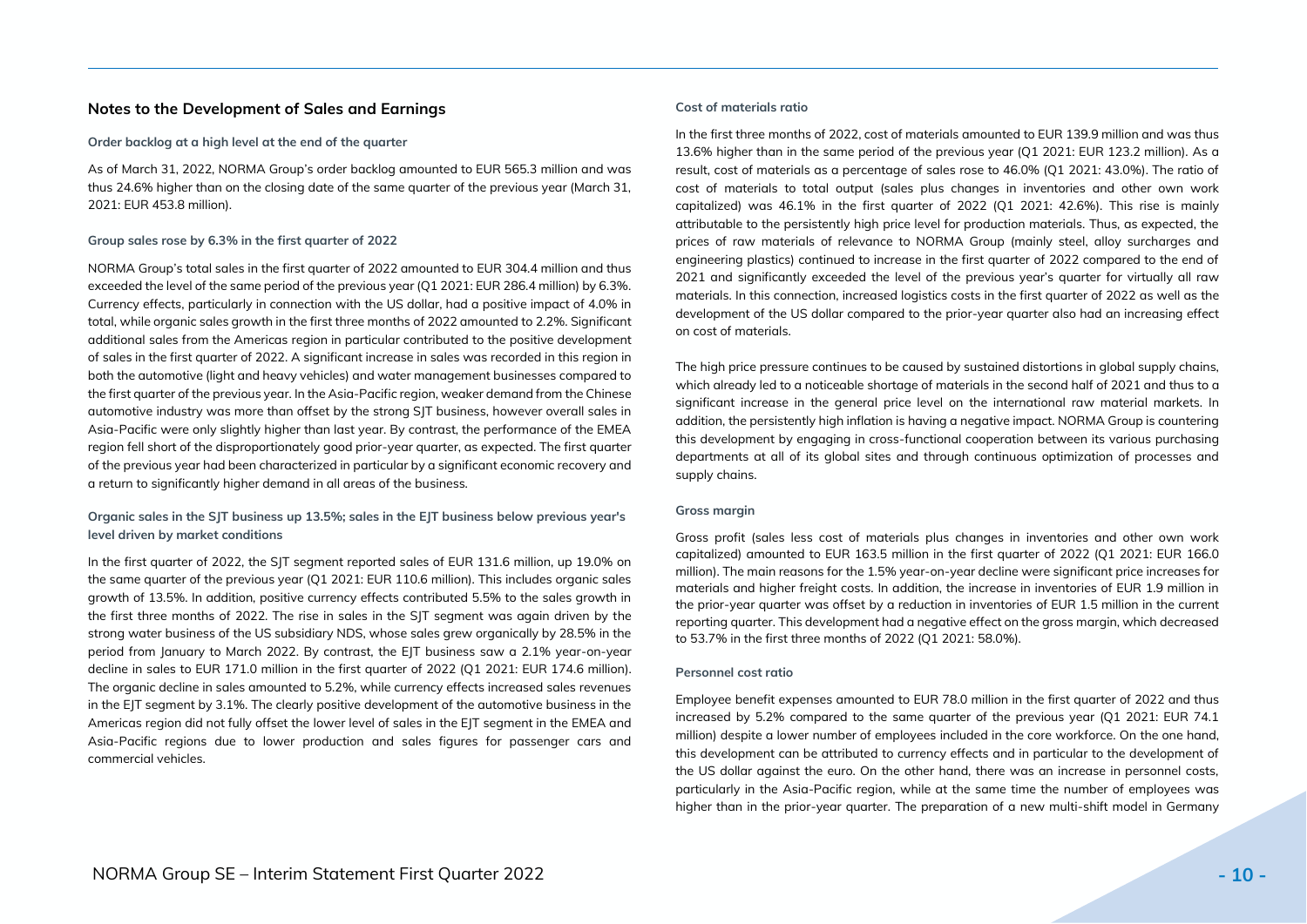and inflexibility of personnel costs in Serbia also had an increasing effect on personnel costs in the first quarter of 2022. The personnel cost ratio resulting from the ratio to sales was 25.6% in the first quarter of 2022, a slight improvement on the level of the same quarter of the previous year (Q1 2021: 25.9%).

#### **Personnel figures per segment**

|                        | March 31, 2022 | Dec 31, 2021 | March 31, 2021 |
|------------------------|----------------|--------------|----------------|
| <b>EMEA</b>            | 3,440          | 3.467        | 3,820          |
| Americas               | 1,428          | 1,385        | 1,420          |
| Asia-Pacific           | 1,325          | 1.339        | 1.245          |
| Core workforce         | 6.193          | 6,191        | 6.485          |
| Temporary staff        | 2.470          | 2,012        | 2,466          |
| <b>Total workforce</b> | 8,663          | 8.203        | 8.951          |

#### **Other operating income and expenses**

The balance of other operating income and expenses amounted to EUR – 41.4 million in the first quarter of  $2022$  (O1 2021: EUR – 41.8 million) and thus hardly changed compared to the same period of the previous year. As a percentage of sales, other operating income and expenses amounted to 13.6% in the period from January to March 2022, compared to 14.6% in the reporting period of the previous year.

Other operating income includes, in particular, currency gains from operating activities of EUR 3.1 million (Q1 2021: EUR 2.2 million) as well as income from the reversal of liabilities and unused provisions of EUR 2.4 million (Q1 2021: EUR 1.5 million). Other income from the disposal of fixed assets in connection with the sale of a plot of land in the US also had an increasing effect.

Other operating expenses primarily include expenses for IT and telecommunications (Q1 2022: EUR 8.1 million; Q1 2021: EUR 4.9 million), which are attributable to the Group-wide implementation of a new ERP system and the related additional need for consulting services and license fees. In addition to expenses for temporary staff and other personnel-related expenses (Q1 2022: EUR 11.9 million; Q1 2021: EUR 11.2 million), a large portion of other operating expenses is also attributable to freight costs (Q1 2022: EUR 9.1 million; Q1 2021: EUR 11.3 million). Furthermore, other operating expenses in the period from January to March 2022 include additional expenses from the ongoing "Get on track" change program in the amount of EUR 0.4 million (Q1 2021: EUR 0.6 million), which are not adjusted.

#### **Operating result and margin**

The operating result adjusted for amortization of tangible and intangible assets from purchase price allocations, adjusted EBIT, amounted to EUR 30.3 million in the current reporting period. With this, adjusted EBIT in the first three months of 2022 was 17.8% lower than in the same quarter of the previous year (Q1 2021: EUR 36.9 million) on higher sales. The adjusted EBIT margin was 10.0% (Q1 2020: 12.9%).

This development resulted mainly from the continuing high price levels for raw materials and production materials as a result of the ongoing global supply chain disruption and high inflation worldwide. The resulting negative impact was partly offset by positive effects from the "Get on track" change program.

#### **NORMA Value Added (NOVA)**

In the current reporting period, NORMA Value Added (NOVA) amounted to EUR 5.1 million (Q1 2021: EUR 9.3 million). The reason for the 45.3% decline was the significantly lower adjusted EBIT compared to the same quarter of the previous year.

#### **Financial result**

The financial result amounted to  $EUR - 1.5$  million in the first quarter of 2021 and thus increased by 59.1% compared to the same period of the previous year (Q1 2021: EUR – 3.8 million). The main drivers of this development were positive exchange rate effects amounting to EUR 1.7 million (Q1 2021: EUR 0.3 million) as well as an improved result from the valuation of derivatives in the amount of EUR – 0.5 million (Q1 2021: EUR – 1.1 million). Furthermore, slightly lower net interest expense had a positive impact on the financial result in the first quarter of 2022 (Q1 2022: EUR – 2.4 million; Q1 2021: EUR – 2.5 million).

#### **Adjusted net profit for the period and adjusted earnings per share**

Adjusted net profit for the period (after taxes) amounted to EUR 20.9 million in the current reporting period and was thus 13.9% lower than in the same quarter of the previous year (Q1 2021: EUR 24.3 million). Based on an unchanged number of 31,862,400 shares, adjusted earnings per share amounted to EUR 0.66 (Q1 2021: EUR 0.76).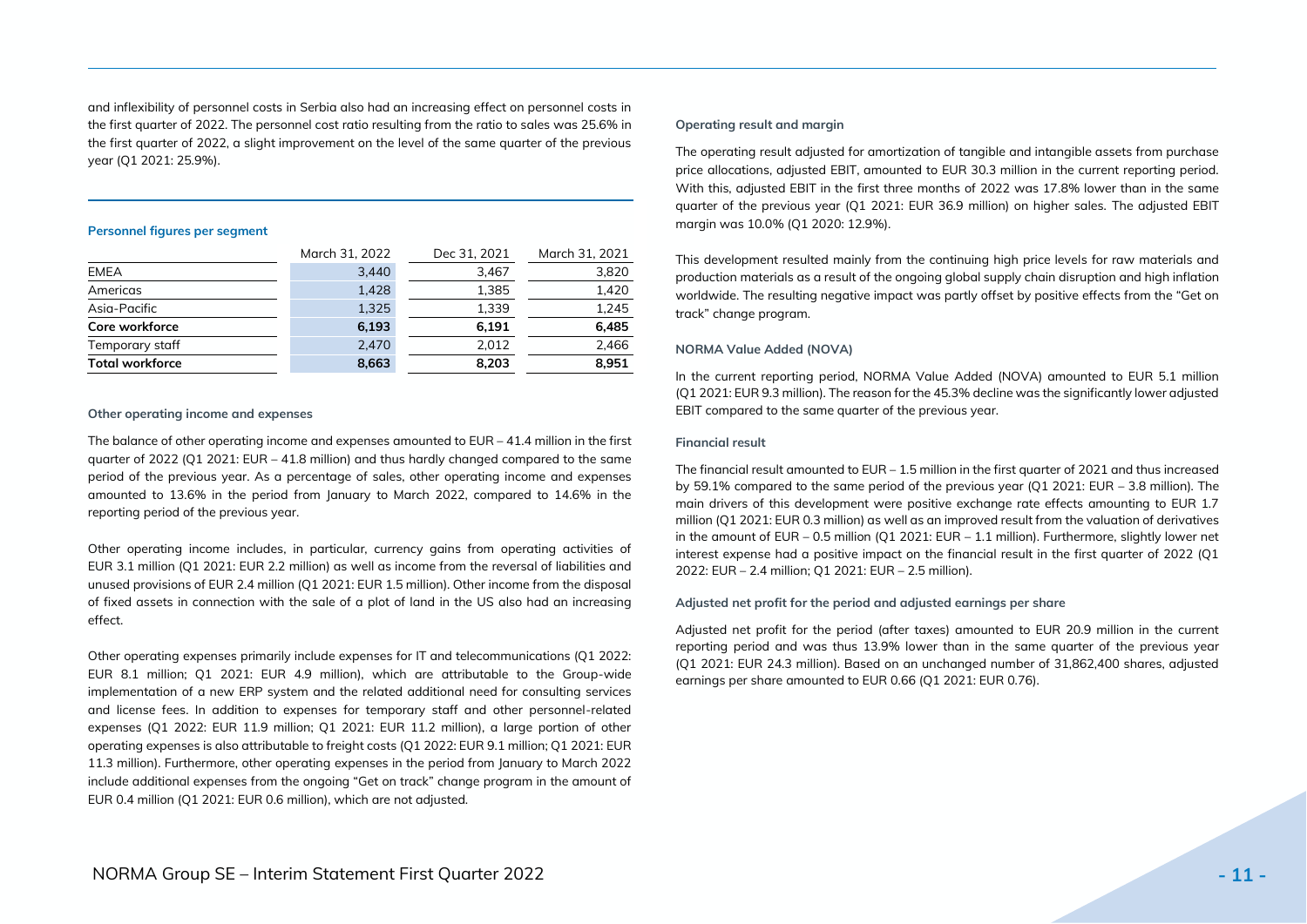# **CONSOLIDATED STATEMENT OF FINANCIAL POSITION**

| <b>Assets</b>                      |                |              |                | <b>Equity and liabilities</b>              |                |              |                |
|------------------------------------|----------------|--------------|----------------|--------------------------------------------|----------------|--------------|----------------|
| <b>In EUR thousands</b>            | March 31, 2022 | Dec 31, 2021 | March 31, 2021 | <b>In EUR thousands</b>                    | March 31, 2022 | Dec 31, 2021 | March 31, 2021 |
| Non-current assets                 |                |              |                | Equity                                     |                |              |                |
| Goodwill                           | 396,694        | 392,745      | 385,520        | Subscribed capital                         | 31,862         | 31,862       | 31,862         |
| Other intangible assets            | 209,742        | 212,815      | 224,621        | Capital reserve                            | 210,323        | 210,323      | 210,323        |
| Property, plant and equipment      | 290,905        | 277,685      | 276,265        | Other reserves                             | 17,661         | 9,768        | $-12,776$      |
| Other non-financial assets         | 2,763          | 2,209        | 1,959          | Retained earnings                          | 433,285        | 416,296      | 401,278        |
| Other financial assets             | 1,139          | 1,135        |                | <b>Equity attributable to shareholders</b> | 693,131        | 668,249      | 630,687        |
| Income tax assets                  | 1,233          | 939          | 788            |                                            |                |              |                |
| Deferred income tax assets         | 19,661         | 18,113       | 18,071         | Non-controlling interests                  | 199            | 335          | 232            |
|                                    | 922,137        | 905,641      | 907,874        | Total equity                               | 693,330        | 668,584      | 630,919        |
| <b>Current assets</b>              |                |              |                | <b>Liabilities</b>                         |                |              |                |
| Inventories                        | 215,905        | 208,008      | 169,988        | <b>Non-current liabilities</b>             |                |              |                |
| Other non-financial assets         | 27,508         | 20,366       | 22,554         | Retirement benefit obligations             | 16,151         | 15,913       | 16,778         |
| Other financial assets             | 3,477          | 3,528        | 3,201          | Provisions                                 | 4,813          | 5,525        | 16,307         |
| Derivative financial assets        | 499            | 453          | 589            | <b>Borrowings</b>                          | 391,215        | 393,747      | 393,005        |
| Income tax assets                  | 3,382          | 5,610        | 3,882          | Other non-financial liabilities            | 816            | 817          | 522            |
| Trade and other receivables        | 213,998        | 162,009      | 200,105        | Contract liabilities                       | 195            | 217          | 356            |
| Contract assets                    | 848            | 849          | 486            | Lease liabilities                          | 35,671         | 22,295       | 27,087         |
| Cash and cash equivalents          | 167,014        | 185,719      | 176,458        | Derivative financial liabilities           | 3,072          | 247          |                |
| Assets classified as held for sale |                | 6,043        | 0              | Deferred income tax liabilities            | 57,605         | 57,590       | 57,217         |
|                                    | 632,631        | 592,585      | 577,263        |                                            | 509,538        | 496,351      | 511,272        |
| <b>Total assets</b>                | 1,554,768      | 1,498,226    | 1,485,137      | <b>Current liabilities</b>                 |                |              |                |

|          |              |                | <b>Equity and liabilities</b>              |                |              |                |
|----------|--------------|----------------|--------------------------------------------|----------------|--------------|----------------|
| 31, 2022 | Dec 31, 2021 | March 31, 2021 | <b>In EUR thousands</b>                    | March 31, 2022 | Dec 31, 2021 | March 31, 2021 |
|          |              |                | Equity                                     |                |              |                |
| 396,694  | 392,745      | 385,520        | Subscribed capital                         | 31,862         | 31,862       | 31,862         |
| 209,742  | 212,815      | 224,621        | Capital reserve                            | 210,323        | 210.323      | 210,323        |
| 290,905  | 277,685      | 276,265        | Other reserves                             | 17,661         | 9,768        | $-12,776$      |
| 2,763    | 2,209        | 1,959          | Retained earnings                          | 433,285        | 416,296      | 401,278        |
| 1,139    | 1,135        | 0              | <b>Equity attributable to shareholders</b> | 693,131        | 668,249      | 630,687        |
| 1,233    | 939          | 788            |                                            |                |              |                |
| 19,661   | 18,113       | 18,071         | Non-controlling interests                  | 199            | 335          | 232            |
| 922,137  | 905,641      | 907,874        | <b>Total equity</b>                        | 693,330        | 668,584      | 630,919        |
|          |              |                | <b>Liabilities</b>                         |                |              |                |
| 215,905  | 208,008      | 169,988        | <b>Non-current liabilities</b>             |                |              |                |
| 27,508   | 20,366       | 22,554         | Retirement benefit obligations             | 16,151         | 15,913       | 16,778         |
| 3,477    | 3,528        | 3,201          | Provisions                                 | 4,813          | 5,525        | 16,307         |
| 499      | 453          | 589            | <b>Borrowings</b>                          | 391,215        | 393,747      | 393,005        |
| 3,382    | 5,610        | 3,882          | Other non-financial liabilities            | 816            | 817          | 522            |
| 213,998  | 162,009      | 200,105        | Contract liabilities                       | 195            | 217          | 356            |
| 848      | 849          | 486            | Lease liabilities                          | 35,671         | 22,295       | 27,087         |
| 167,014  | 185,719      | 176,458        | Derivative financial liabilities           | 3,072          | 247          | $\Omega$       |
| $\Omega$ | 6,043        | $\Omega$       | Deferred income tax liabilities            | 57,605         | 57,590       | 57,217         |
| 632,631  | 592,585      | 577,263        |                                            | 509,538        | 496,351      | 511,272        |
| 554,768  | 1,498,226    | 1,485,137      | <b>Current liabilities</b>                 |                |              |                |
|          |              |                | Provisions                                 | 22,166         | 21,460       | 23,962         |
|          |              |                | <b>Borrowings</b>                          | 80,198         | 69,490       | 87,615         |
|          |              |                | Other non-financial liabilities            | 43,268         | 37,686       | 39,970         |
|          |              |                | Contract liabilities                       | 614            | 427          | 433            |
|          |              |                | Lease liabilities                          | 10,435         | 8,520        | 8,307          |
|          |              |                | Other financial liabilities                | 5,172          | 8,407        | 9,945          |
|          |              |                | Derivative financial liabilities           | 2,270          | 1,498        | 2,501          |
|          |              |                | Income tax liabilities                     | 7,565          | 5,269        | 6,908          |
|          |              |                | Trade and other payables                   | 180,212        | 180,534      | 163,305        |
|          |              |                |                                            | 351,900        | 333,291      | 342,946        |
|          |              |                | <b>Total liabilities</b>                   | 861,438        | 829,642      | 854,218        |
|          |              |                | <b>Total equity and liabilities</b>        | 1,554,768      | 1,498,226    | 1,485,137      |
|          |              |                |                                            |                |              |                |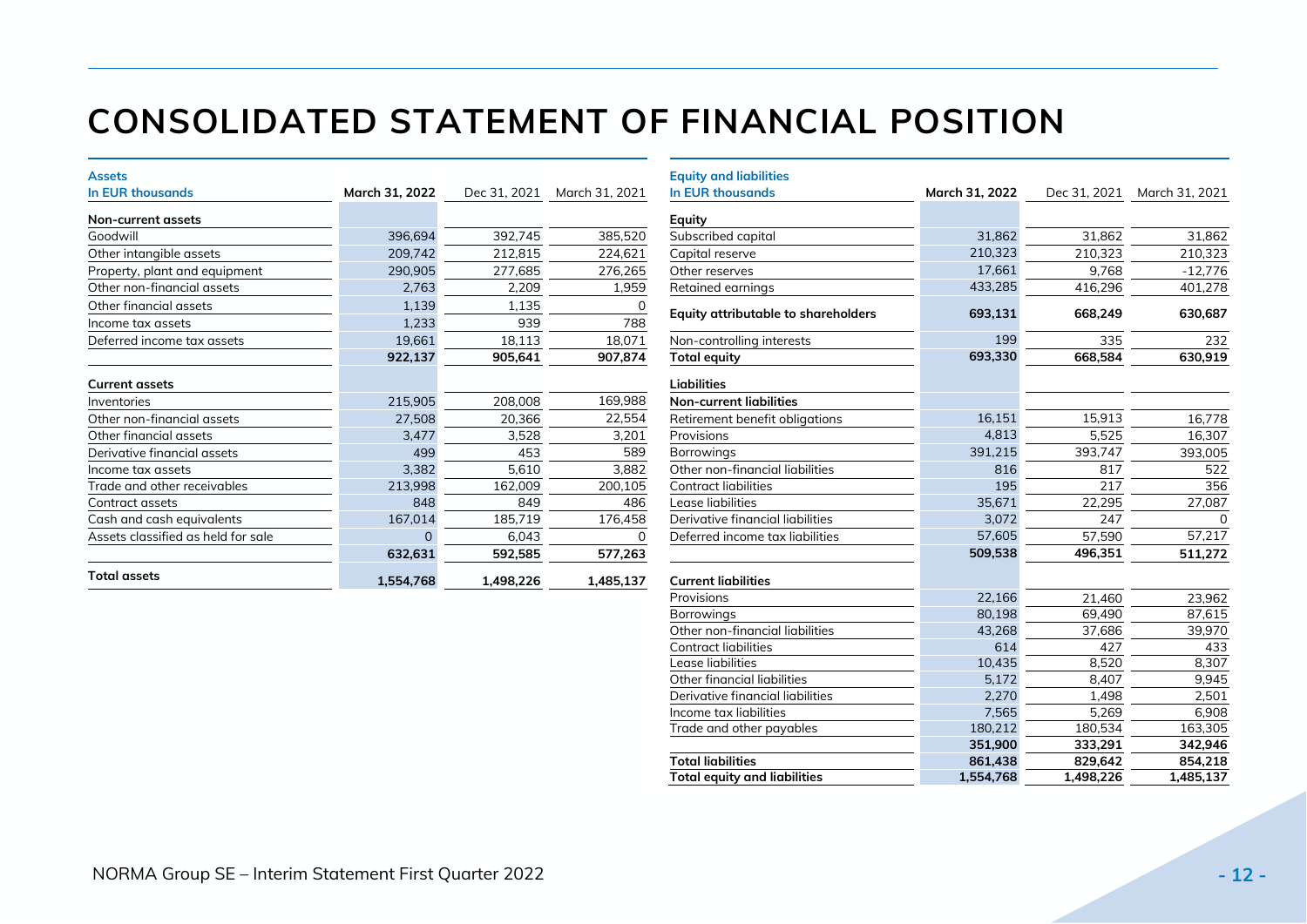### <span id="page-12-0"></span>**Notes to the Assets and Financial Position**

#### **Total assets**

Total assets amounted to EUR 1,554.8 million as of March 31, 2022, an increase of 3.8% compared to the end of 2021 (Dec 31, 2021: EUR 1,498.2 million). Compared to March 31, 2021 (EUR 1,485.1 million), total assets increased by 4.7%.

#### **Fixed assets**

Non-current assets amounted to EUR 922.1 million as of March 31, 2022, a slight 1.8% increase compared to the end of 2021 (Dec 31, 2021: EUR 905.6 million). This increase is due, among other factors, to the increase in property, plant and equipment, particularly in the area of capitalized rights of use for land and buildings. In addition, positive currency effects from the US dollar area increased goodwill (+ 1.0%). Non-current assets accounted for 59.3% of total assets as of the reporting date March 31, 2022 (Dec 31, 2021: 60.4%).

A total of EUR 6.8 million was invested in fixed assets in the period from January to March 2022 (Q1 2021: EUR 10.3 million). Furthermore, additions to non-current assets of EUR 17.1 million (Q1 2021: EUR 2.1 million) were recognized for the capitalization of rights of use for leased land and buildings in the context of renewal options that were exercised. Capital expenditures included own work capitalized in the amount of EUR 0.6 million (Q1 2021: EUR 0.8 million). The focus of investing activities in the first quarter was on the US, Serbia, China and Germany. There were no significant disposals.

#### **Current assets**

Current assets amounted to EUR 632.6 million on the balance sheet date, up 6.8% compared to the end of 2021 (Dec 31, 2021: EUR 592.6 million). Current assets increased by 9.6% compared to the reporting date of the previous year (March 31, 2021: EUR 577.3 million).

Current assets accounted for 40.7% of total assets as of March 31, 2022 (Dec 31, 2021: 39.6%).

#### **Increase in (trade) working capital**

(Trade) working capital (inventories plus receivables less payables, in each case mainly trade payables) amounted to EUR 249.7 million as of March 31, 2022, and was thus 31.8% higher than at the end of 2021 (Dec 31, 2021: EUR 189.5 million), also due to seasonal factors. The strong increase in trade receivables was the main driving factor. Besides seasonal increases, the reduction in receivables sold under the ABS and factoring programs led to an increase in trade receivables compared to the end of the previous year (decrease of EUR 9.8 million).

(Trade) working capital increased by 20.7% compared to the previous year (March 31, 2021: EUR 206.8 million). This was mainly due to effects from fiscal year 2021 in the area of inventories (March 31, 2022: EUR 215.9 million; March 31, 2021: EUR 170.0 million). The high level at the end of fiscal year 2021 (EUR 208.0 million) resulted from the deliberate build-up of inventories in advance of announced price increases for raw materials in the wake of the challenges on the procurement side.

The increase in the area of trade receivables (March 31, 2022: EUR 214.0 million; March 31, 2021: EUR 200.1 million) is due to the higher sales volume and currency effects. This was partly offset by trade payables, which likewise increased (March 31, 2022: EUR 180.2 million; March 31, 2021: EUR 163.3 million).

#### **Non-current assets held for sale**

In the first quarter of the current fiscal year, the land and building reported under this item as of December 31, 2021, were sold in a sale and leaseback transaction.  $\Box$  ANNUAL REPORT 2021. [P. 243](https://www.normagroup.com/norma.nsf/res/NORMA-Group-FY-2021-AR-en.pdf/$file/NORMA-Group-FY-2021-AR-en.pdf)

#### **Other non-financial assets**

Other non-financial assets are as follows:

#### **Other non-financial assets**

| In EUR thousands                    | March 31, 2022 | Dec 31, 2021 |
|-------------------------------------|----------------|--------------|
| Deferred costs                      | 7,661          | 4,802        |
| VAT assets                          | 11,260         | 10,866       |
| Prepayments                         | 6,731          | 3,097        |
| Consideration payable to a customer | 2,939          | 2,419        |
| Other assets                        | 1,680          | 1,391        |
|                                     | 30,271         | 22,575       |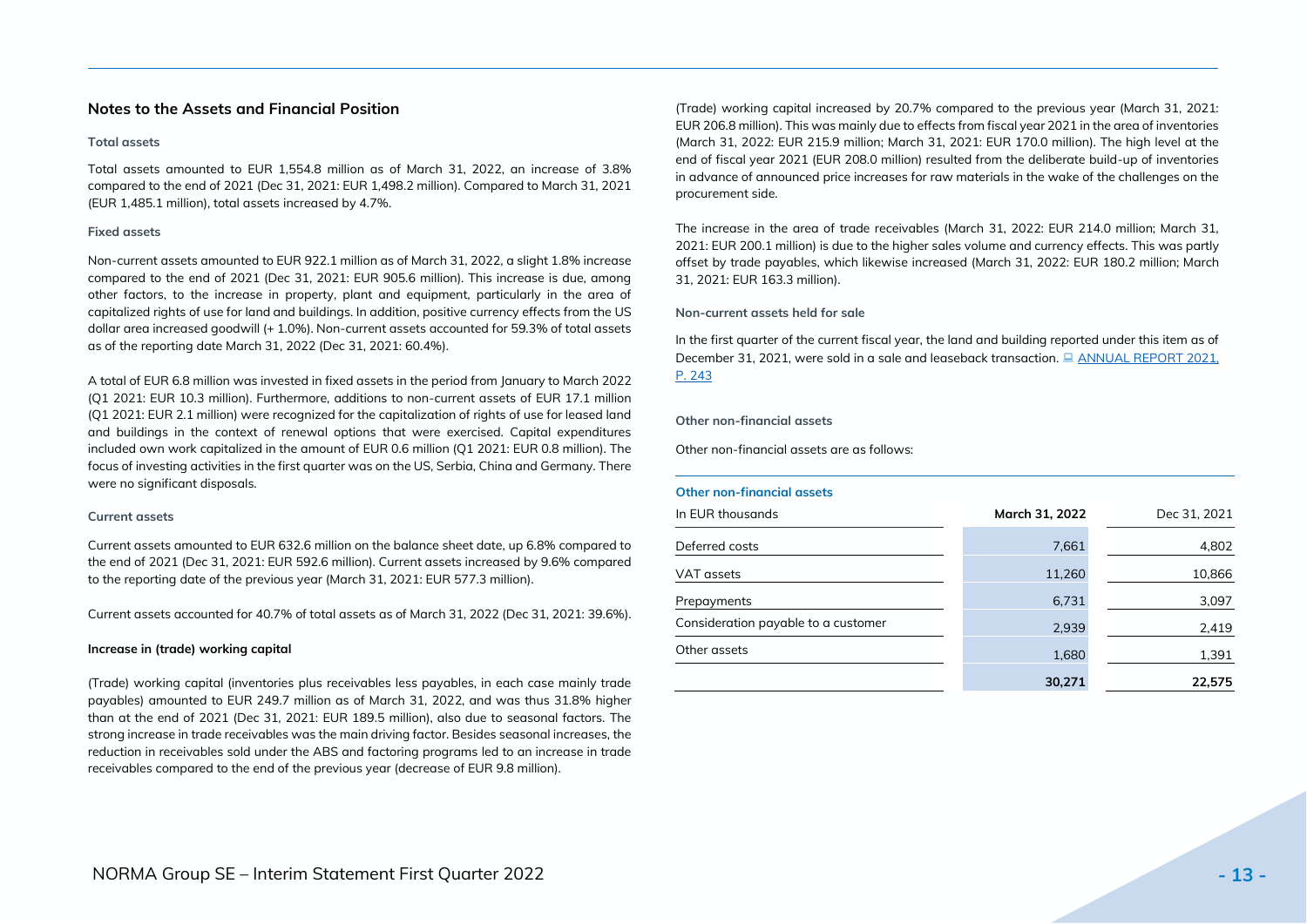#### **Equity ratio again at a high level**

Group equity amounted to EUR 693.3 million as of March 31, 2022. This represents an increase of 3.7% compared to the end of 2021 (Dec 31, 2021: EUR 668.6 million). The equity ratio was unchanged at 44.6% as of the reporting date for the quarter (Dec 31, 2021: 44.6%). The significant increase in equity is due in particular to the increase in retained earnings due to a positive result for the period (EUR 16.7 million) and the increase in other reserves due to positive currency translation differences (EUR 10.0 million).

#### **Higher net debt**

Net debt was at EUR 361.0 million as of March 31, 2022, compared to EUR 318.5 million at the end of 2021. This represents an increase of 13.4% or EUR 42.5 million. This was mainly due to net cash outflows from total cash inflows from operating activities of EUR – 16.2 million, net cash outflows from the procurement and disposal of non-current assets of EUR – 3.7 million, and the additional capitalized leases in the reporting period, which led to an increase in lease liabilities.

On the other hand, non-cash currency effects on foreign currency loans and current interest expenses increased net debt in the first three months of the current fiscal year 2022. Furthermore, the valuation-related increase in derivative liabilities also led to an increase in net debt as of March 31, 2022.

Gearing (net debt in relation to equity) was at 0.5, exactly the same as at the end of 2021 (Dec 31, 2021: 0.5). With the increase in net debt in the first quarter of 2022, leverage (net debt excluding hedging derivatives in relation to adjusted EBITDA for the last twelve months) was at 2.2 (Dec 31, 2021: 1.9).

NORMA Group's net financial debt is as follows:

#### **Net debt**

| In EUR thousands                                       | March 31, 2022 | Dec 31, 2021 |
|--------------------------------------------------------|----------------|--------------|
| Bank borrowings, net                                   | 471.413        | 463,237      |
| Derivative financial liabilities - hedge<br>accounting | 5,342          | 1,745        |
| Lease liabilities                                      | 46,106         | 30,815       |
| Other financial liabilities                            | 5.172          | 8,407        |
| <b>Financial debt</b>                                  | 528,033        | 504.204      |
| Cash and cash equivalents                              | 167,014        | 185,719      |
| Net debt                                               | 361.019        | 318,485      |

#### **Financial liabilities**

At EUR 528.0 million, NORMA Group's financial liabilities as of March 31, 2022, exceeded the level of December 31, 2021 (EUR 504.2 million) by 4.7%. Currency effects related to the US dollar led to an increase in loans. Liabilities from the commercial paper program increased by EUR 5.0 million. The increase in liabilities from leases resulted from additions in the area of rights of use due to newly concluded leases, which more than offset the changes due to repayments (payment of lease installments).

Non-current liabilities totaled EUR 509.5 million as of March 31, 2022, an increase of 2.7% or EUR 13.2 million compared to the end of 2021 (Dec 31, 2021: EUR 496.4 million).

Current liabilities amounted to EUR 351.9 million as of the reporting date of the current reporting quarter and thus increased by 5.6% or EUR 18.6 million compared to December 31, 2021 (EUR 333.3 million).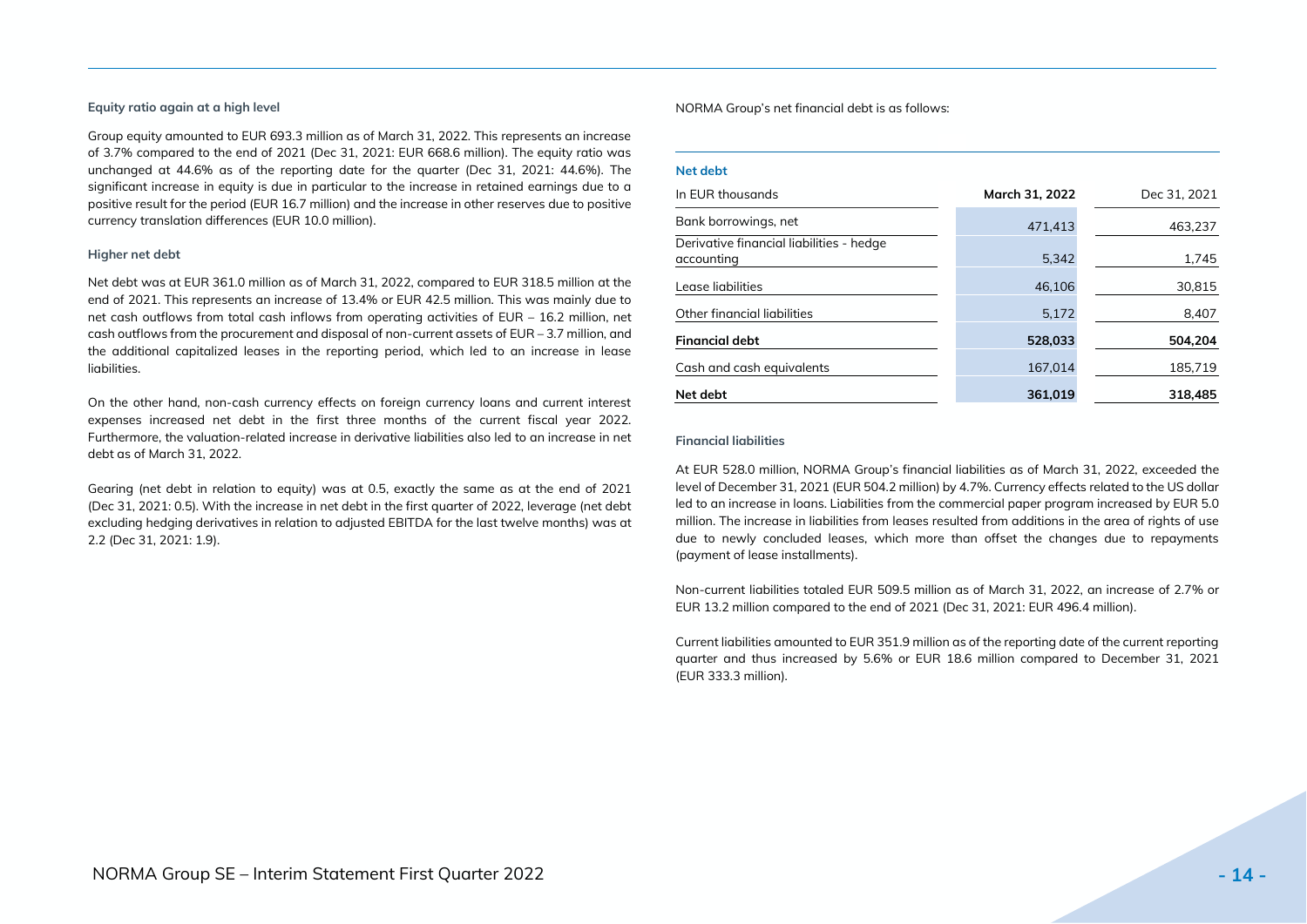The maturities of the syndicated loans and the promissory note loans as of March 31, 2022, were as follows:

#### **Maturity of bank borrowings in 2022**

| Total                           | 78,500       | 56.211                     | 335.541                           | 0           |
|---------------------------------|--------------|----------------------------|-----------------------------------|-------------|
| Commercial paper                | 70,000       |                            |                                   |             |
| Promissory note, net            | 3,500        | 56,211                     | 86,500                            |             |
| Syndicated bank facilities, net | 5,000        |                            | 249,041                           |             |
| In EUR thousands                | up to 1 year | $>1$ year up<br>to 2 years | $> 2$ years<br>up to $5$<br>years | $>$ 5 years |

#### **Other non-financial liabilities**

Other non-financial liabilities are as follows:

#### **Other non-financial liabilities**

| In EUR thousands                                                    | March 31, 2022 | Dec 31, 2021 |
|---------------------------------------------------------------------|----------------|--------------|
| Non-current                                                         |                |              |
| Government grants                                                   | 637            | 637          |
| Other liabilities                                                   | 179            | 180          |
|                                                                     | 816            | 817          |
| Current                                                             |                |              |
| Government grants                                                   | 614            | 742          |
| Non-income tax liabilities                                          | 5,171          | 3,293        |
| Social liabilities                                                  | 5,206          | 4.360        |
| Personnel-related liabilities (e.g. vacation,<br>bonuses, premiums) | 31,726         | 28,871       |
| Other liabilities                                                   | 551            | 420          |
|                                                                     | 43,268         | 37,686       |
| <b>Total other non-financial liabilities</b>                        | 44,084         | 38,503       |

#### **Derivative financial instruments**

#### **Foreign currency derivatives**

As of March 31, 2022, foreign currency derivatives with a positive market value of EUR 0.0 million and foreign currency derivatives with a negative market value of EUR 0.1 million were held to hedge cash flows. In addition, foreign currency derivatives with a positive fair value of EUR 0.4 million and foreign currency derivatives with a negative fair value of EUR 2.1 million were held to hedge changes in fair value.

The foreign currency derivatives used to hedge cash flows are used to hedge against fluctuations in the exchange rate arising from operating activities. Foreign currency derivatives used to hedge changes in fair value serve to hedge external financing liabilities, bank balances denominated in foreign currencies, and intercompany monetary items against exchange rate fluctuations.

#### **Interest rate hedging instruments**

Portions of NORMA Group's external financing were hedged against interest rate fluctuations by using interest rate swaps. As of March 31, 2022, interest rate hedges with a negative fair value of EUR 4.1 million were held.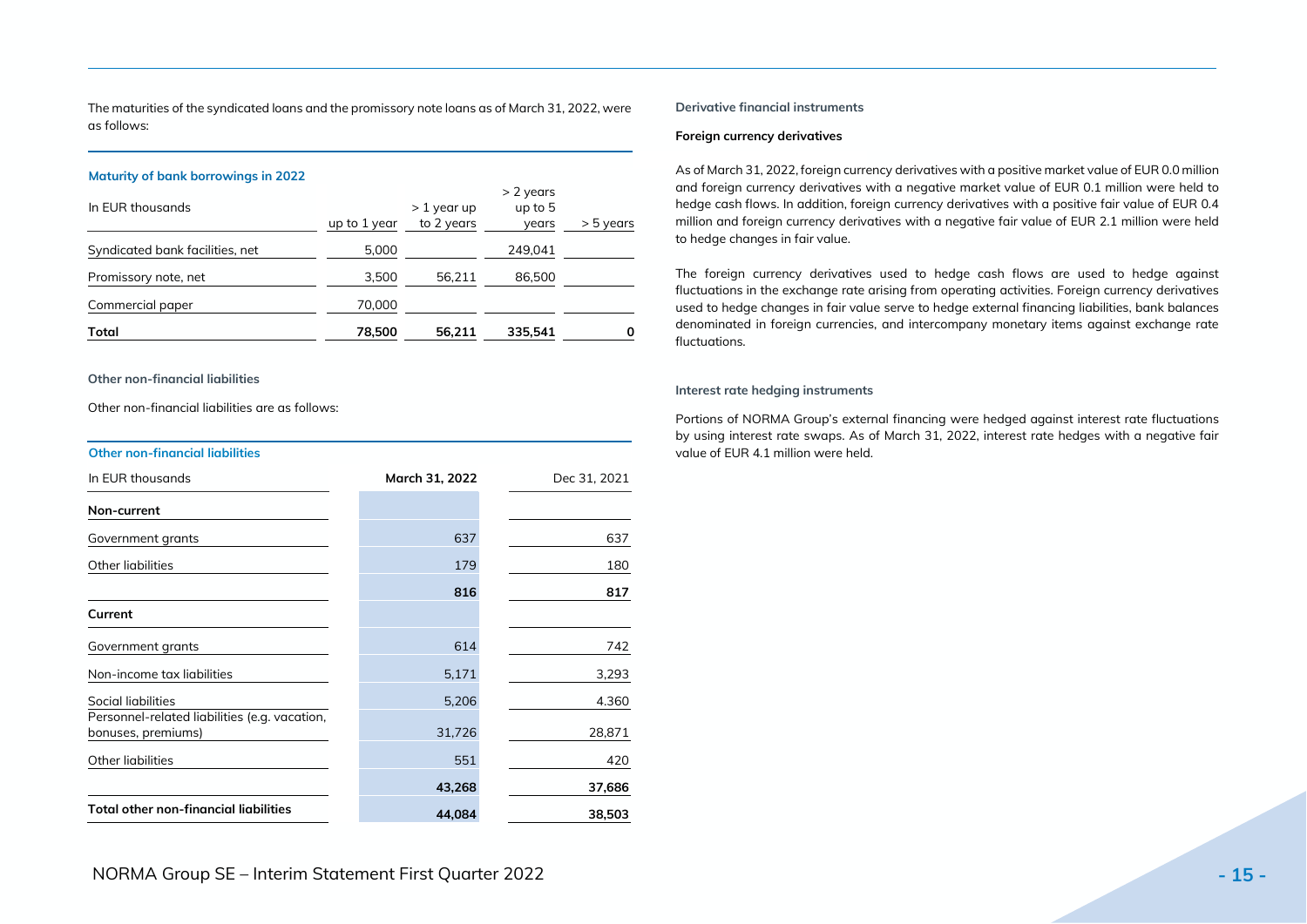## **CONSOLIDATED STATEMENT OF CASH FLOWS**

for the period from January 1 to March 31, 2022

| In EUR thousands                                                                                                                        | Q1 2022   | Q1 2021   |
|-----------------------------------------------------------------------------------------------------------------------------------------|-----------|-----------|
| <b>Operating activities</b>                                                                                                             |           |           |
| Profit for the period                                                                                                                   | 16.742    | 20.251    |
| Depreciation and amortization                                                                                                           | 19,317    | 18,607    |
| Gain (-) / loss (+) on disposal of property, plant and equipment                                                                        | $-1,652$  | $-5$      |
| Change in provisions                                                                                                                    | 11        | 1,688     |
| Change in deferred taxes                                                                                                                | $-1,410$  | $-417$    |
| Change in inventories, trade account receivables and other receivables, which are not attributable to investing or financing activities | $-59,701$ | $-55.137$ |
| Change in trade and other payables, which are not attributable to investing or financing activities                                     | 7,079     | 14,467    |
| Change in reverse factoring liabilities                                                                                                 | 1,622     | 5,015     |
| Interest expenses in the period                                                                                                         | 2,598     | 2,700     |
| Income (-) / expenses (+) due to measurement of derivatives                                                                             | 498       | 1,120     |
| Other non-cash expenses (+) / income (-)                                                                                                | $-1,347$  | 413       |
| Cash flow from operating activities                                                                                                     | $-16,243$ | 8,702     |
| thereof interest received                                                                                                               | 105       | 131       |
| thereof income taxes                                                                                                                    | $-3,702$  | $-3,533$  |
| <b>Investing activities</b>                                                                                                             |           |           |
| Investments in property, plant and equipment and intangible assets                                                                      | $-10.105$ | $-11,913$ |
| Proceeds from the sale of property, plant and equipment                                                                                 | 6,407     | 153       |
| Cash flow from investing activities                                                                                                     | $-3,698$  | $-11,760$ |
| <b>Financing activities</b>                                                                                                             |           |           |
| Interest paid                                                                                                                           | $-1.887$  | $-1,914$  |
| Dividends paid to non-controlling interests                                                                                             | $-140$    |           |
| Proceeds from borrowings                                                                                                                | 13.240    | 1,585     |
| Repayment of borrowings                                                                                                                 | $-7,846$  | $-7,235$  |
| Proceeds from / repayment of derivatives                                                                                                | $-4$      |           |
| Repayment of lease liabilities                                                                                                          | $-4,442$  | $-2,465$  |
| Cash flow from financing activities                                                                                                     | $-1,079$  | $-10,022$ |
| Net change in cash and cash equivalents                                                                                                 | $-21,020$ | $-13,080$ |
| Cash and cash equivalents at the beginning of the year                                                                                  | 185,719   | 185,109   |
| Effect of foreign exchange rates on cash and cash equivalents                                                                           | 2,315     | 4,429     |
| Cash and cash equivalents at the end of the period                                                                                      | 167.014   | 176,458   |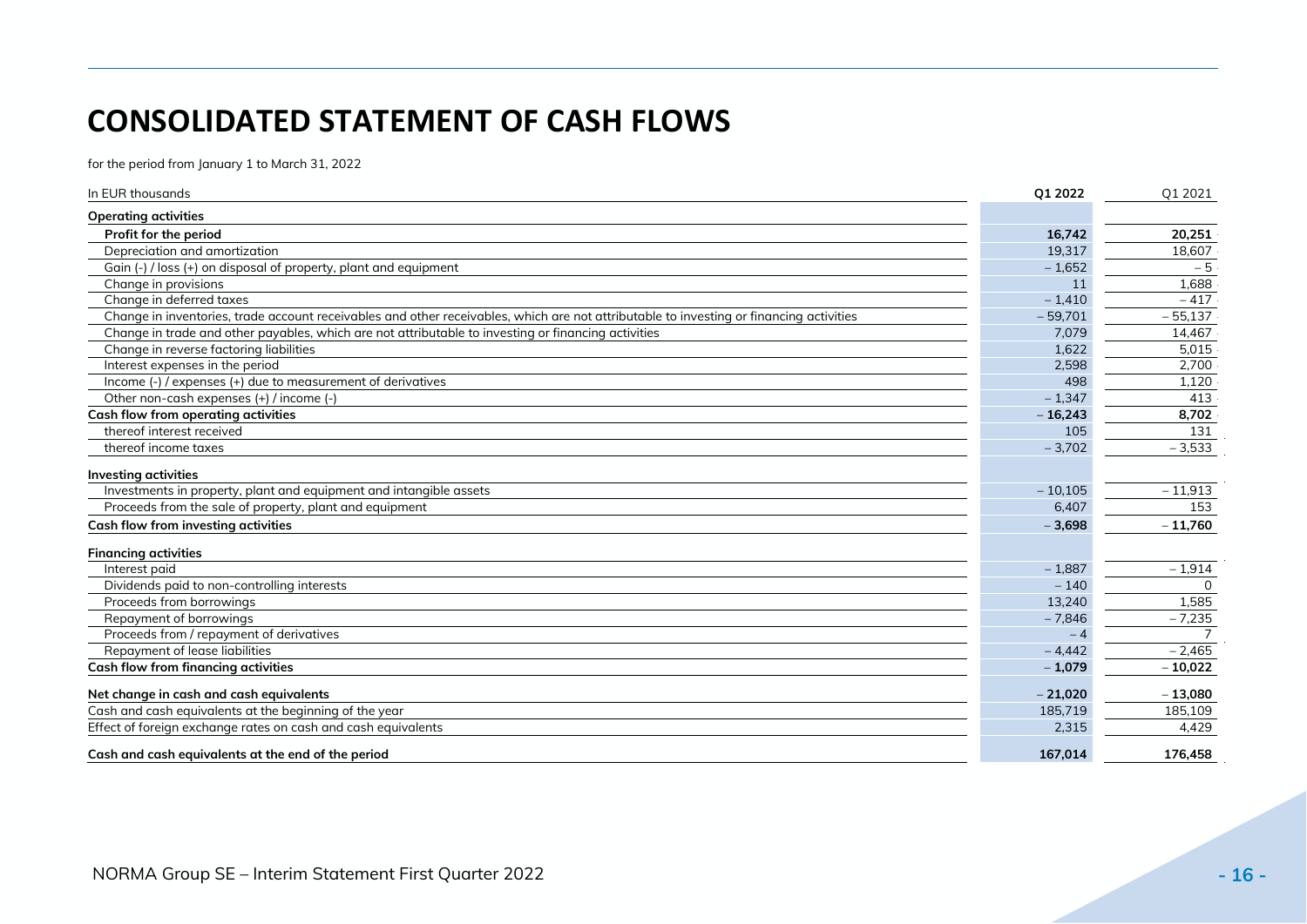### <span id="page-16-0"></span>**Notes to the Consolidated Statement of Cash Flows**

#### **Group-wide financial management**

A detailed overview of NORMA Group's general financial management can be found in the **[ANNUAL REPORT 2021](https://www.normagroup.com/norma.nsf/res/NORMA-Group-FY-2021-AR-en.pdf/$file/NORMA-Group-FY-2021-AR-en.pdf)**.

#### **Net operating cash flow**

In the reporting period from January to March 2022, net operating cash flow amounted to EUR – 16.7 million and thus decreased significantly compared to the same quarter of 2021 (Q1 2021: EUR 2.5 million). This development is mainly due to a higher build-up of (trade) working capital (Q1 2022: EUR – 54.7 million; Q1 2021: EUR: – 38.4 million) in relation to EBITDA of the reporting period compared to the end of the corresponding previous year. In the area of trade receivables, this build-up resulted from the reduction in receivables sold as part of the ABS and factoring programs compared to the end of the previous year. Furthermore, inventories increased slightly compared to the end of 2021. Besides this, the lower EBITDA margin in the reporting period from January to March 2022 compared to the same period of the previous year had a reducing effect on net operating cash flow.

Lower investments from operating activities (Q1 2022: EUR 6.1 million; Q1 2021: EUR 9.2 million) had a positive impact on net operating cash flow compared to the same period of the previous year.

#### **Cash flow from operating activities**

Cash flow from operating activities reached a level of EUR – 16.2 million in the current reporting quarter (Q1 2021: 8.7 million).

Cash flow from operating activities is influenced by changes in current assets, provisions and liabilities (excluding liabilities in connection with financing activities).

As in the previous year, the company participated in a reverse factoring, a factoring and an ABS program. The liabilities from the reverse factoring program are reported under payables and similar liabilities. Cash flows from the reverse factoring, factoring and ABS programs are reported under cash flows from operating activities, as this reflects the economic substance of the transactions.

The corrections to expenses from the valuation of derivatives in the amount of EUR 0.5 million (Q1 2021: EUR 1.1 million) included in cash flow from operating activities relate to changes in the fair value of foreign currency derivatives and interest rate swaps recognized in profit or loss that are allocated to financing activities.

The adjusted other non-cash income (–) / expenses (+) mainly comprise income from the currency translation of external financing liabilities and intragroup monetary items amounting to EUR – 1.7 million (Q1 2021: expenses of EUR 0.3 million).

Cash flows from interest paid are reported under cash flows from financing activities.

#### **Cash flow from investing activities**

Cash flow from investing activities amounted to EUR – 3.7 million in the first quarter of 2022 (Q1 2021: EUR – 11.8 million) and included net cash outflows from the purchase and sale of non-current assets of EUR 3.7 million (Q1 2021: EUR 11.8 million). This included the change in liabilities for the acquisition of intangible assets and property, plant and equipment of EUR – 4.0 million (Q1 2021: EUR – 2.7 million). In the current reporting quarter, cash flow from investing activities included a cash inflow from a sale-and-leaseback transaction in the amount of EUR 6.0 million.

#### **Cash flow from financing activities**

Cash flow from financing activities in the first three months of 2022 amounted to  $EUR - 1.1$ million (Q1 2021: EUR – 10.0 million). This mainly included net cash inflows from loans of EUR 5.4 million (Q1 2021: net cash outflows from loans of EUR 5.6 million), repayments of lease liabilities of EUR – 4.4 million (Q1 2021: EUR – 2.5 million), and cash outflows for interest (Q1 2022: EUR – 1.9 million; Q1 2021: EUR – 1.9 million).

The net cash inflow from loans in the current reporting quarter included cash inflow from a sale-and-leaseback transaction in the amount of EUR 3.2 million.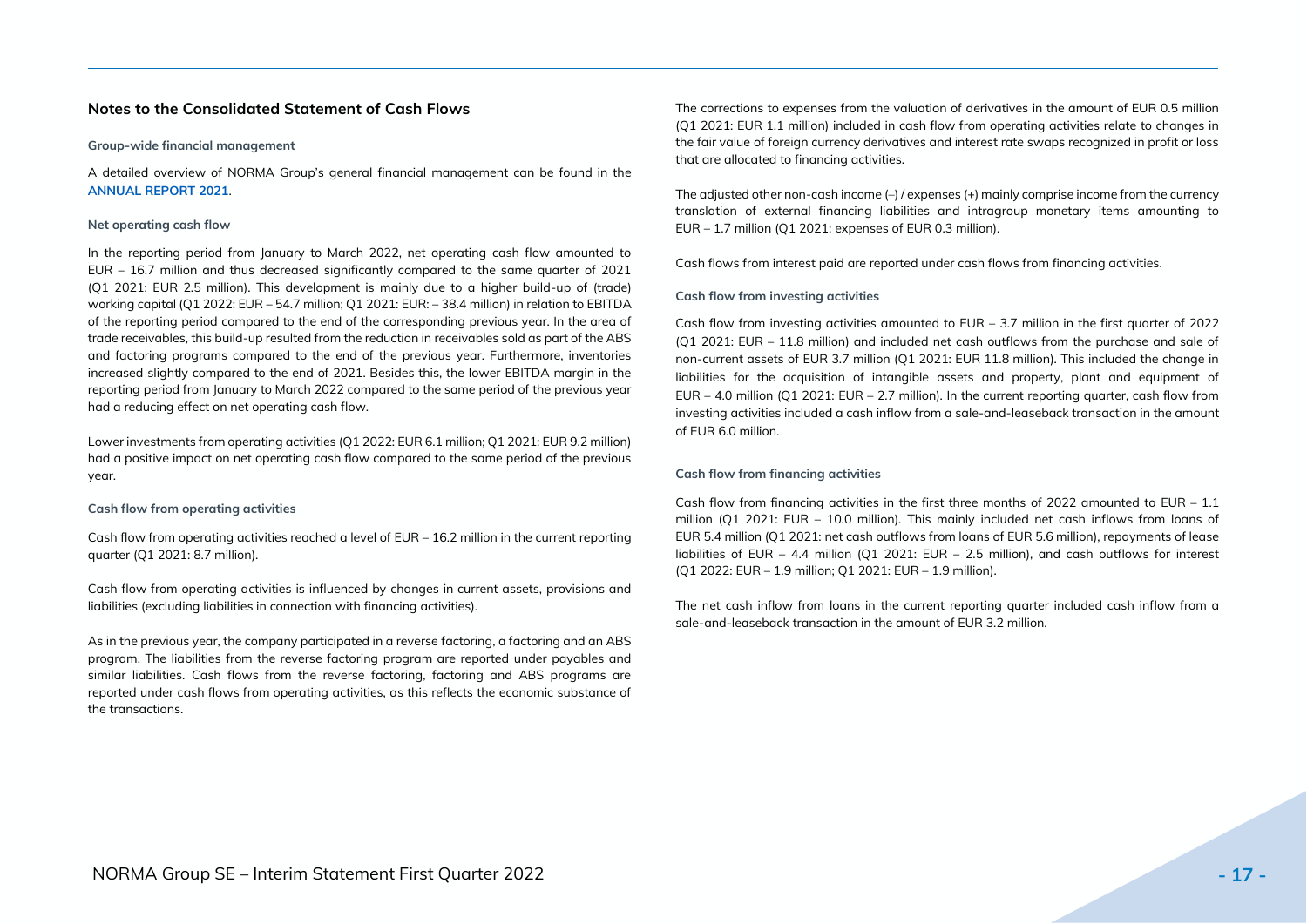## <span id="page-17-0"></span>**DEVELOPMENT OF THE SEGMENTS**

for the period from January 1 to March 31, 2022

| In EUR thousands                      |          | <b>EMEA</b> |          | Americas |          | Asia-Pacific |           | Total segments |          | <b>Central functions</b> |            | Consolidation |           | Group     |
|---------------------------------------|----------|-------------|----------|----------|----------|--------------|-----------|----------------|----------|--------------------------|------------|---------------|-----------|-----------|
|                                       | 01 2022  | Q1 2021     | Q1 2022  | Q1 2021  | Q1 2022  | Q1 2021      | Q1 2022   | Q1 2021        | Q1 2022  | Q1 2021                  | Q1 2022    | Q1 2021       | Q1 2022   | Q1 2021   |
|                                       |          |             |          |          |          |              |           |                |          |                          |            |               |           |           |
| Total revenue                         | 132,451  | 144,173     | 137,196  | 110,518  | 47,551   | 46,702       | 317,198   | 301,393        | 9,558    | 7,743                    | $-22,362$  | $-22,718$     | 304,394   | 286,418   |
| thereof inter-segment                 |          |             |          |          |          |              |           |                |          |                          |            |               |           |           |
| revenue                               | 7,874    | 11,820      | 2,864    | 1,779    | 2,066    | 1,376        | 12,804    | 14,975         | 9,558    | 7,743                    | $-22,362$  | $-22,718$     |           |           |
| <b>Revenue from external</b>          |          |             |          |          |          |              |           |                |          |                          |            |               |           |           |
| customers                             | 124,577  | 132,353     | 134,332  | 108,739  | 45,485   | 45,326       | 304,394   | 286,418        |          | 0                        |            | 0             | 304,394   | 286,418   |
| Contribution to consolidated          |          |             |          |          |          |              |           |                |          |                          |            |               |           |           |
| Group sales                           | 41%      | 46%         | 44%      | 38%      | 15%      | 16%          | 100%      | 100%           |          |                          |            |               |           |           |
| Gross profit                          | 71,942   | 82,962      | 69,019   | 59,915   | 23,306   | 23,521       | 164,267   | 166,398        | n/a      | n/a                      | $-776$     | $-414$        | 163,491   | 165,984   |
| <b>EBITDA</b>                         | 16,899   | 24,992      | 22,054   | 17,692   | 9,301    | 11,534       | 48,254    | 54,218         | $-3,691$ | $-3,981$                 | $-463$     | $-116$        | 44,100    | 50,121    |
| EBITDA margin <sup>1</sup>            | 12.8%    | 17.3%       | 16.1%    | 16.0%    | 19.6%    | 24.7%        |           |                |          |                          |            |               | 14.5%     | 17.5%     |
| Depreciation without PPA              |          |             |          |          |          |              |           |                |          |                          |            |               |           |           |
| depreciation <sup>2</sup>             | $-4,881$ | $-4,661$    | $-4,500$ | $-3,832$ | $-2,211$ | $-1,975$     | $-11,592$ | $-10,468$      | $-265$   | $-188$                   |            | $-1$          | $-11,857$ | $-10,657$ |
| Adjusted EBITA <sup>3</sup>           | 12,018   | 20,331      | 17,554   | 13,860   | 7,090    | 9,559        | 36,662    | 43,750         | $-3,956$ | $-4,169$                 | $-463$     | $-117$        | 32,243    | 39,464    |
| Adjusted EBITA margin <sup>1, 3</sup> | 9.1%     | 14.1%       | 12.8%    | 12.5%    | 14.9%    | 20.5%        |           |                |          |                          |            |               | 10.6%     | 13.8%     |
| Amortization without PPA              |          |             |          |          |          |              |           |                |          |                          |            |               |           |           |
| amortization <sup>2</sup>             | $-596$   | $-1,153$    | $-657$   | $-833$   | $-148$   | $-158$       | $-1,401$  | $-2,144$       | $-520$   |                          |            |               |           |           |
| Adjusted EBIT <sup>3</sup>            | 11,422   | 19,178      | 16,897   | 13,027   | 6,942    | 9,401        | 35,261    | 41,606         | $-4,476$ | $-4,623$                 | $-463$     | $-117$        | 30,322    | 36.866    |
| Adjusted EBIT margin <sup>1, 3</sup>  | 8.6%     | 13.3%       | 12.3%    | 11.8%    | 14.6%    | 20.1%        |           |                |          |                          |            |               | 10.0%     | 12.9%     |
| Assets (prior year as of              |          |             |          |          |          |              |           |                |          |                          |            |               |           |           |
| Dec 31, 2021) <sup>4</sup>            | 644,443  | 624,263     | 691,773  | 658,745  | 293,999  | 284,078      | 1,630,215 | 1,567,086      | 268,215  | 261,868                  | $-343,662$ | $-330,728$    | 1,554,768 | 1,498,226 |
| Liabilities (prior year as of Dec     |          |             |          |          |          |              |           |                |          |                          |            |               |           |           |
| 31, 2021) <sup>5</sup>                | 227.790  | 211,869     | 288,268  | 276,107  | 55.223   | 53,646       | 571,281   | 541,622        | 590.334  | 578,424                  | $-300,177$ | $-290,404$    | 861.438   | 829,642   |
| CAPEX <sup>6</sup>                    | 3,229    | 4,341       | 2,103    | 2,939    | 1,340    | 2,745        | 6,672     | 10,025         | 127      | 239                      | n/a        | n/a           | 6.799     | 10,264    |
| Number of employees <sup>7</sup>      | 3,389    | 3.742       | 1,413    | 1.458    | 1.334    | 1.196        | 6.136     | 6.396          | 129      | 120                      | n/a        | n/a           | 6.265     | 6,516     |

1\_Based on segment sales.

2\_Depreciation from purchase price allocations.

3\_Adjustements are described in section → **[ADJUSTMENTS](#page-8-0)**.

4\_ Including allocated goodwill, taxes are shown in the column 'consolidation.'

5\_Taxes are shown in the column 'consolidation.'

6\_Including right of use assets for movables.

7\_Number of employees (average).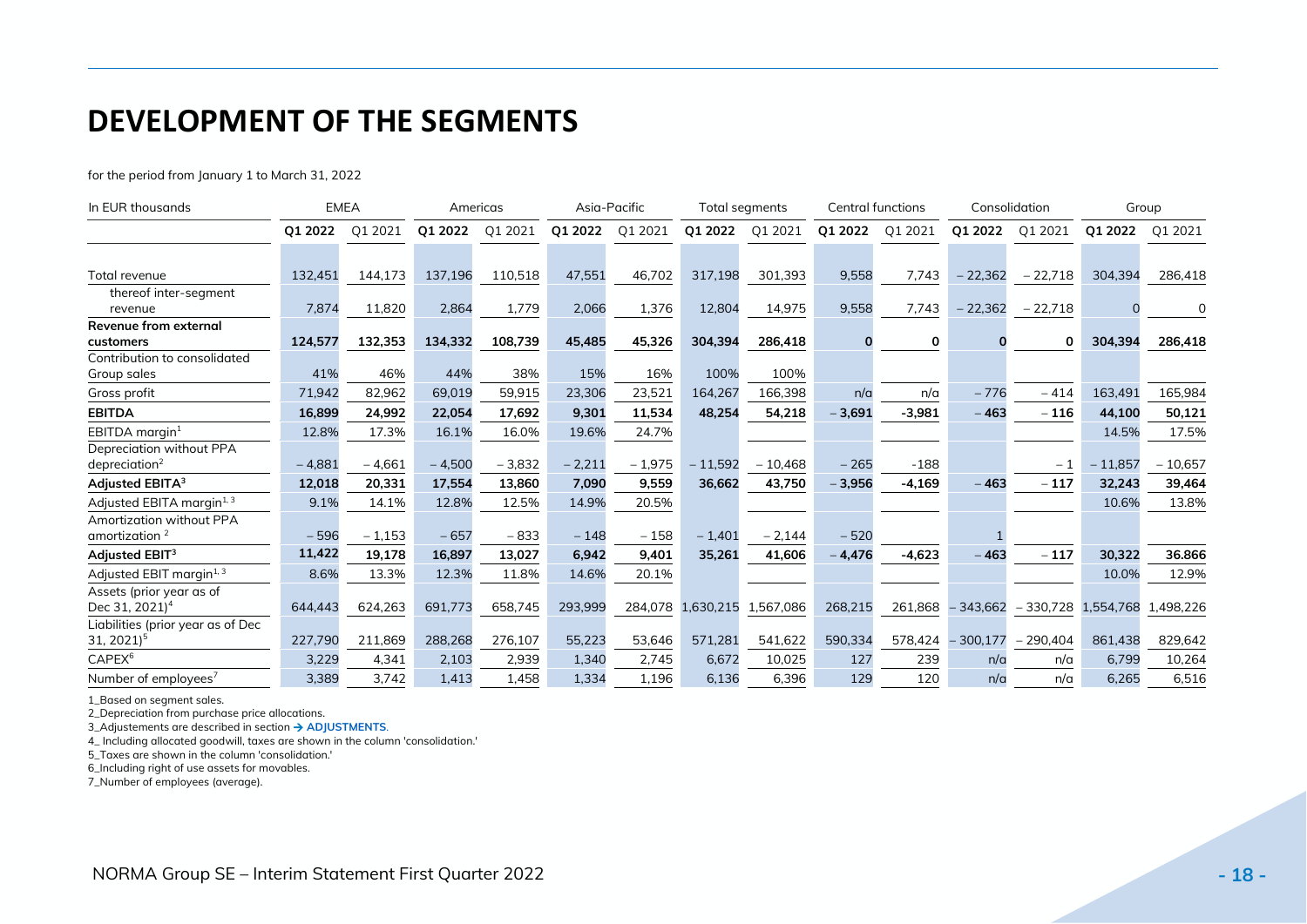#### <span id="page-18-0"></span>**Notes to the Development of the Segments**

The share of sales generated by foreign Group companies amounted to 86.0% in the first three months of 2022, a significant increase on the same quarter of the previous year (O1 2021: 82.7%).

#### **EMEA**

External sales in the EMEA region totaled EUR 124.6 million in the period from January to March2022 and were thus 5.9% lower than in the same period of the previous year (Q1 2021: EUR 132.4 million). Organic growth was negative and amounted to – 5.3%, whereas currency effects had only a minor negative effect of  $-0.6%$ . The main reason for the decline in sales in the EMEA region in the first quarter of 2022 was a drop in customer demand in the European automotive market, as expected, which was significantly weaker in the month of March. By contrast, the same quarter of the previous year had been characterized by a disproportionate recovery in both the Mobility and New Energies area as well as in the standardized joining technology business. The EMEA region's share of Group sales declined to 41% in the first quarter of 2022 (Q1 2021: 46%).

Adjusted EBIT in the EMEA region amounted to EUR 11.4 million in the current reporting period, a decrease of 40.4% compared to the same quarter of the previous year (Q1 2021: EUR 19.2 million). The adjusted EBIT margin was 8.6% (Q1 2021: 13.3%). On the one hand, this decline was due to the development of sales in the first quarter of 2022. On the other hand, the increased cost level in the area of materials as well as in the area of personnel, among other factors due to the establishment of a new multi-shift system, also had a negative impact on the development of the operating result in the EMEA region.

Investments in the EMEA region amounted to EUR 3.2 million in the first quarter of 2022 (Q1 2021: EUR 4.3 million) and mainly pertained to the sites in Serbia, Germany, and the UK.

#### **Americas**

External sales in the Americas region amounted to EUR 134.3 million in the first quarter of 2022 (Q1 2021: EUR 108.7 million). This represents an increase of 23.5% compared to the same quarter of the previous year. Most of the growth is attributable to organic sales growth (14.9%). Currency effects, primarily in connection with the US dollar, had a positive effect of 8.7%. The main driver of the positive development of sales was a very good business in the SJT segment, which was driven by the continued strong water business of the US subsidiary NDS. It achieved an organic sales growth of 28.5% in the first three months 2022. The automotive business, which picked up again compared to the same quarter of the previous year despite the global semiconductor shortage, also made valuable contributions to sales growth in the Americas region. As a result of the good sales performance, the Americas region's share of Group sales increased to 44% in the current reporting quarter (Q1 2021: 38%).

Adjusted EBIT in the Americas region improved by 29.7% compared to the same quarter of the previous year to EUR 16.9 million (Q1 2021: EUR 13.0 million). The adjusted EBIT margin was 12.3% in the first quarter of 2022 (Q1 2021: 11.8%). While the high price level for raw materials, including above all the steel metal sector, and freight costs weighed on operating earnings in the Americas region, the sale of a plot of land in the US in particular and the improved efficiency in personnel costs led to an increase in adjusted EBIT in the region.

Investments in the Americas region amounted to EUR 2.1 million in the first three months of 2022 (Q1 2021: EUR 2.9 million) and related in particular to the plants in the United States.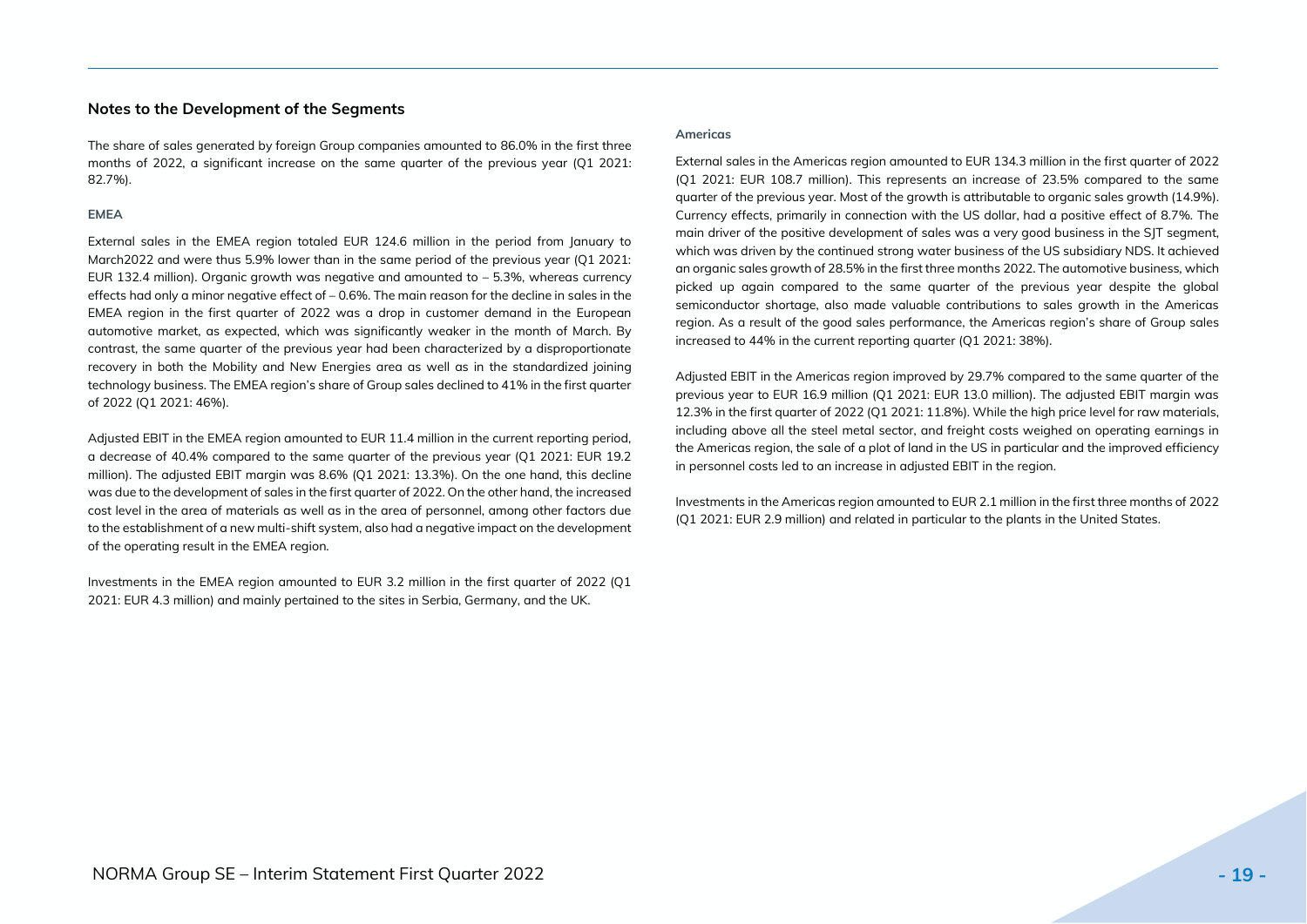#### **Asia-Pacific**

.

External sales in the Asia-Pacific region amounted to EUR 45.5 million in the first quarter of 2022, slightly exceeding the figure for the same quarter of the previous year (Q1 2021: EUR 45.3 million) by 0.3%. This includes an organic decline in sales (– 6.1%), which was fully offset by positive currency effects of 6.4%.

While sales in the EJT business declined due to lower demand from the Chinese automotive industry following the significant recovery in the prior-year period, the SJT business developed quite positively. Significant sales growth in the SJT business was achieved primarily in Australia and India. The Asia-Pacific region thus accounted for around 15% of Group sales in the first quarter of 2022 (Q1 2021: 16%).

Adjusted EBIT in the Asia-Pacific region was EUR 6.9 million in the first quarter of 2022 (Q1 2021: EUR 9.4 million). The adjusted EBIT margin was 14.6% (Q1 2021: 20.1%). The margin decline is mainly due to the higher material cost level coupled with increased costs for special freight. The margin in the Asia-Pacific region was also burdened by the lower level of sales and a simultaneous rise in personnel costs.

Investments in the Asia-Pacific region amounted to EUR 1.3 million in the first quarter of 2022 (Q1 2021: EUR 2.7 million) and were mainly related to the plants in China.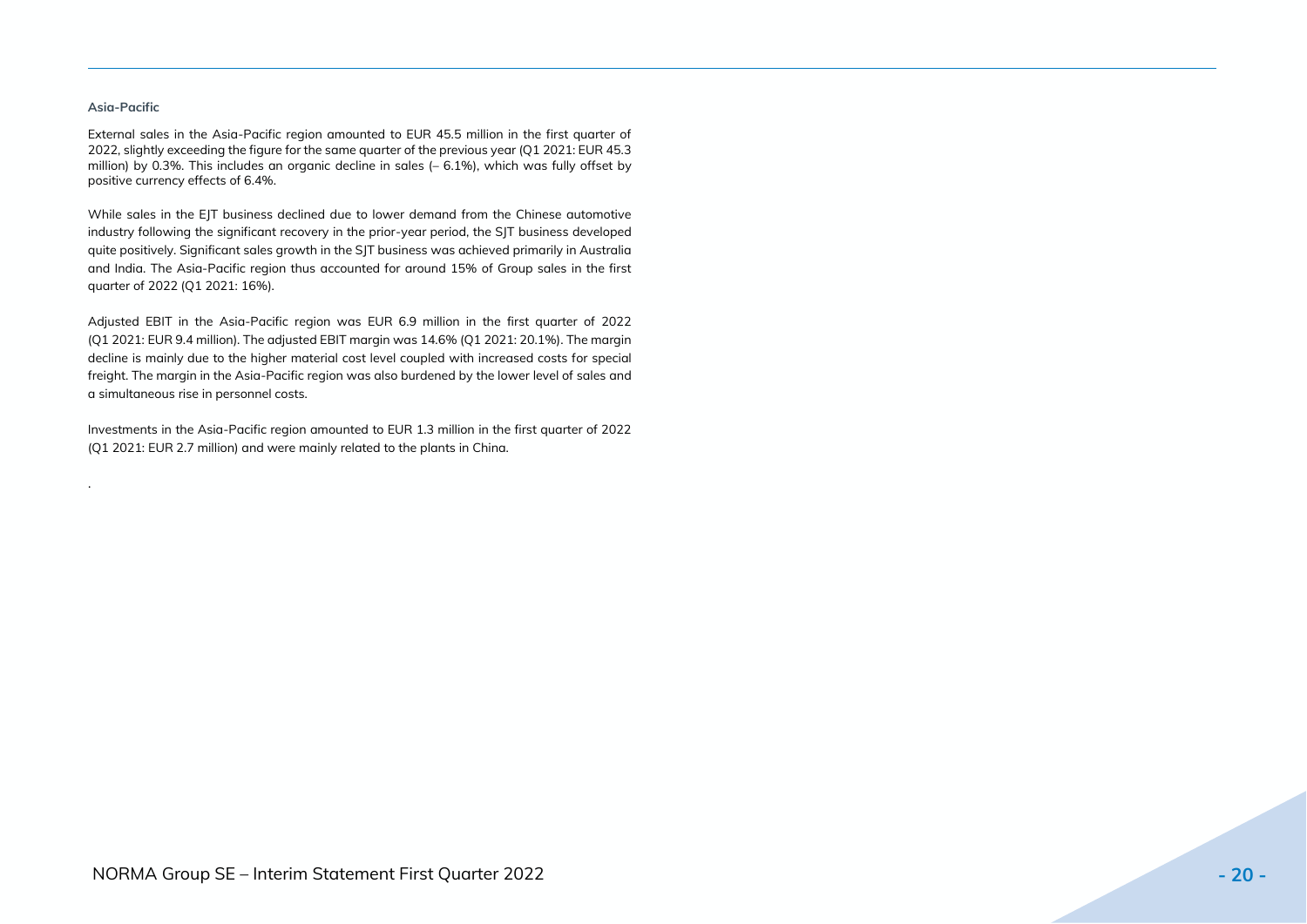## <span id="page-20-0"></span>**FORECAST 2022**

The forecast for fiscal year 2022 remains unchanged from the forecast published on March 23, 2022, in the Annual Report 2021. The Management Board's expectations for the development of the key performance indicators in fiscal year 2022 are shown in the table below.

However, this forecast is made on the assumption that no significant negative effects related to the corona pandemic, for example, the pandemic-related lockdowns in China, or other influencing factors occur in the course of the year 2022, which could lead to a strong weakening of the global economy and to significant pressure on the business development of NORMA Group. Potential influencing factors are, for example, the military activities as well as economic sanction measures in connection with the Russia-Ukraine crisis. NORMA Group does not operate any production or sales sites in Ukraine or Russia and the share of business with customers in Russia and Ukraine in NORMA Group's total sales is less than 1%. However, it is currently not possible to fully assess how the Russia-Ukraine crisis will affect the global economy and thus NORMA Group in the long term.

### **Forecast for fiscal year 2022** Organic Group sales growth Theorem and Theorem and Theorem and Medium to high single-digit organic Group sales growth EJT: Medium to high single-digit organic sales growth SIT: Medium to high single-digit organic sales growth EMEA: Medium single-digit organic sales growth Americas: Medium to high single-digit organic sales growth APAC: Medium to high single-digit organic sales growth Cost of materials ratio Cost of materials ratio Cost of materials ratio Cost of materials ratio Personnel cost ratio Stable personnel cost ratio R&D investment ratio <sup>1</sup> Around 3% of sales Adjusted EBIT margin **Around 11%** Around 11% NORMA Value Added (NOVA) **Between EUR 20 million and EUR 40 million** Financial result Up to EUR – 10 million Tax rate Between 27% and 29% Adjusted earnings per share Significant increase in adjusted earnings per share Investment rate (excluding acquisitions) **Investment rate of between 5% and 6% of Group sales** Net operating cash flow Around EUR 100 million Dividend / payout ratio and the year and the year Approx. 30% to 35% of adjusted Group net income for the year  $CO<sub>2</sub>$  emissions CO<sub>2</sub> emissions CO<sub>2</sub> equivalents Number of invention applications More than 20 Number of defective parts (parts per million / PPM) 5.5

1 Due to the increasing strategic relevance of the area of water management, NORMA Group includes R&D expenses in this area in the calculation since the 2020 reporting year onwards and uses total sales as a reference value to determine the R&D ratio (previously 5% of sales).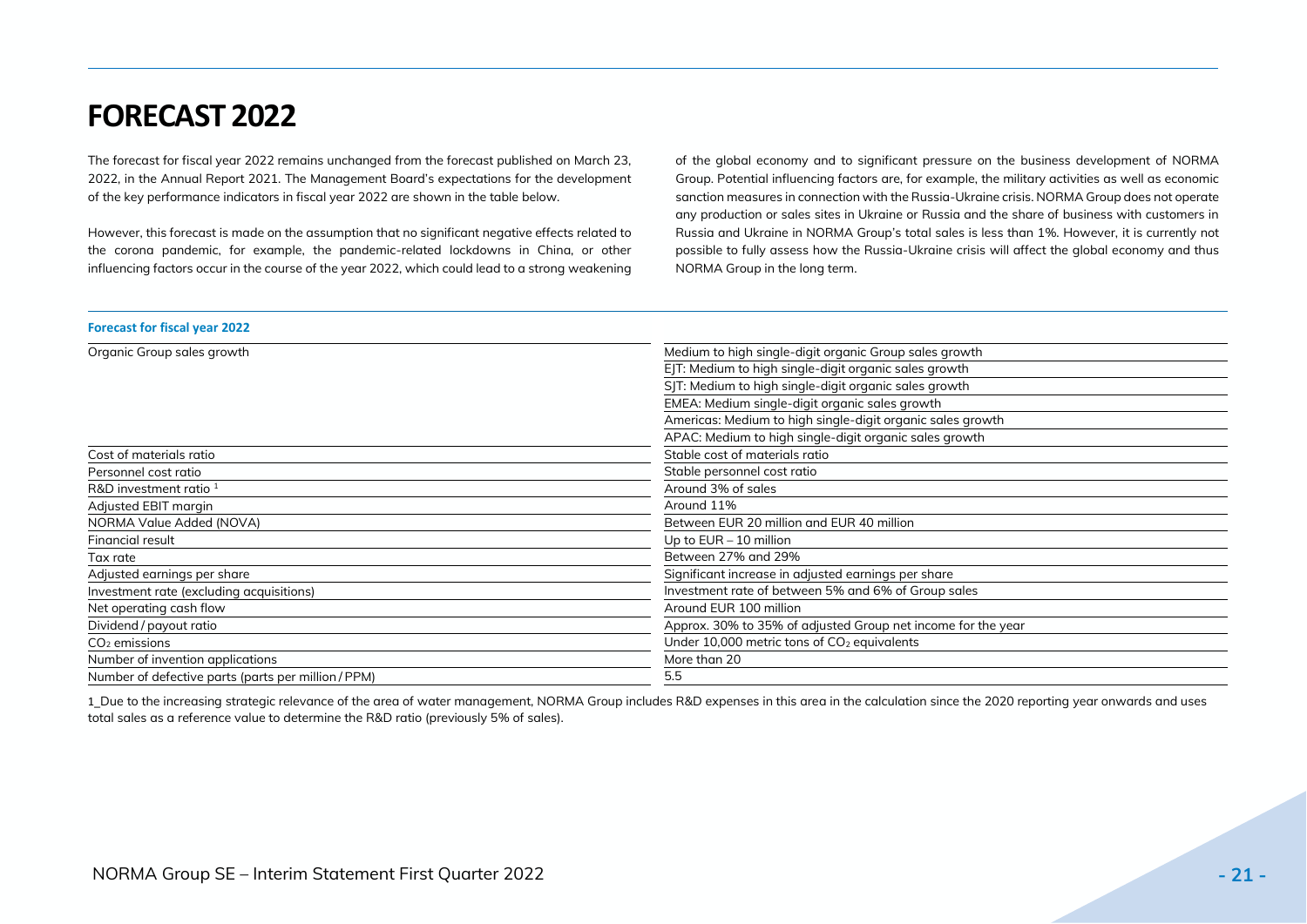## <span id="page-21-0"></span>**FURTHER INFORMATION**

## **Financial Calendar, Contact and Imprint**

#### **Financial calendar 2022**

| Date         | Event                                       |
|--------------|---------------------------------------------|
| May 17, 2022 | Annual General Meeting 2022, Frankfurt/Main |
| Aug 10, 2022 | Publication of Interim Report Q2 2022       |
| Nov 2, 2022  | Publication of Interim Statement Q3 2022    |

The financial calendar is constantly updated. Please visit the Investor Relations section on the company website. **[WWW.NORMAGROUP.COM](https://www.normagroup.com/corp/en/investors/publications-events/financial-calendar/)**

#### **Editor**

**NORMA Group SE** Edisonstraße 4 63477 Maintal Germany Phone: + 49 6181 6102-740 E-mail: info@normagroup.com [www.normagroup.com](http://www.normagroup.com/)

**Contact** E-mail[: ir@normagroup.com](mailto:ir@normagroup.com)

#### **Contact persons**

**Andreas Trösch** Vice President Investor Relations, Communications and Corporate Responsibility Phone: + 49 6181 6102-741 E-mail: [andreas.troesch@normagroup.com](mailto:andreas.troesch@normagroup.com)

**Ivana Blazanovic** Manager Investor Relations Phone: + 49 6181 6102-7603 E-mail: ivana.blazanovic@normagroup.com

**Chiara von Eisenhart Rothe** Manager Investor Relations Phone: + 49 6181 6102-748 E-mail: [chiara.voneisenhartrothe@normagroup.com](mailto:chiara.voneisenhartrothe@normagroup.com)

**Johannes Weiffenbach** Junior Manager Investor Relations Phone: + 49 6181 6102-742 E-mail: johannes.weiffenbach@normagroup.com

**Editing** NORMA Group

**Design and realization** NORMA Group